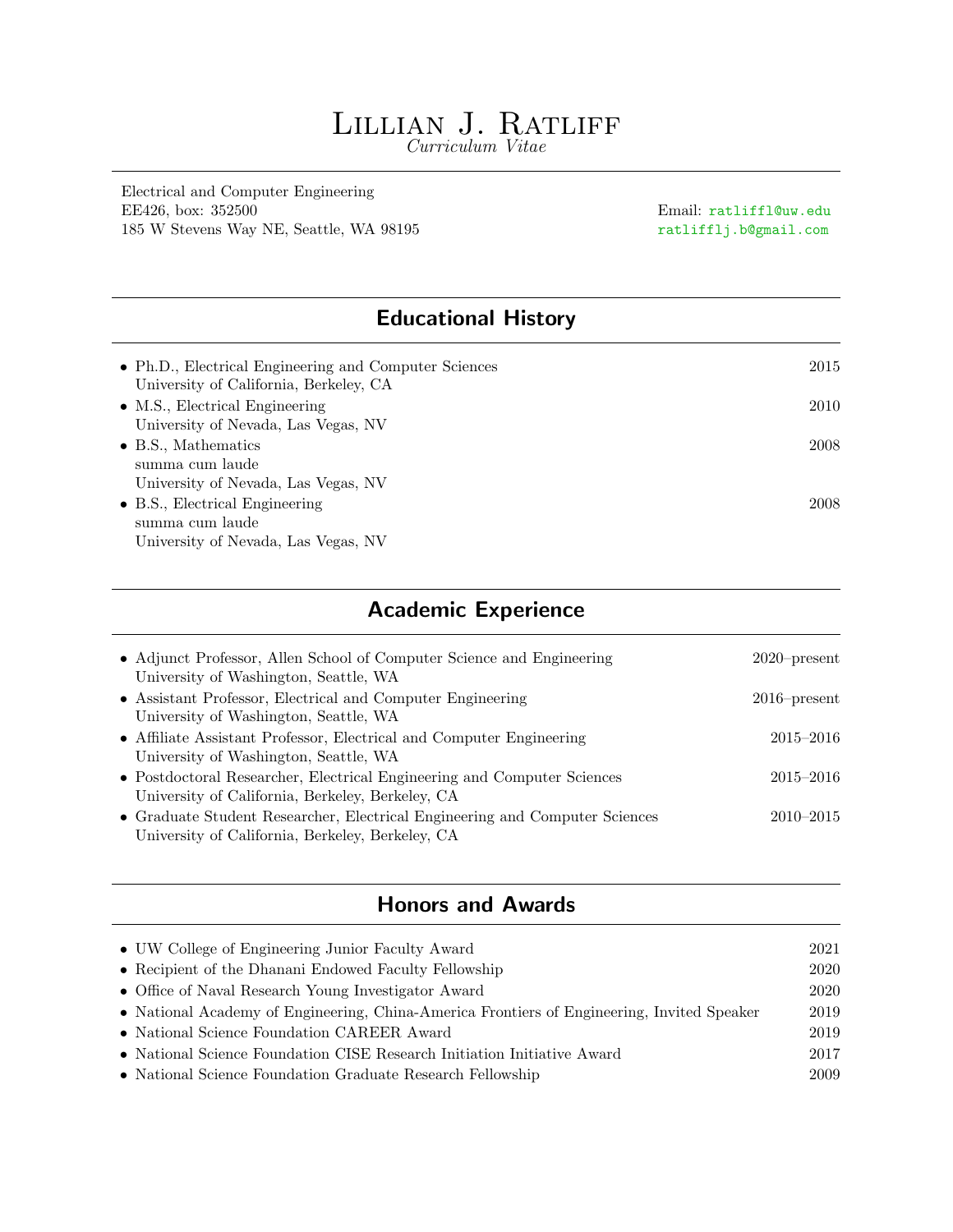### Industry

| • Visiting Researcher Microsoft Research, Research for Industry Team | $2021$ -present |
|----------------------------------------------------------------------|-----------------|
| $\bullet$ C3.AI, Consulting, Machine Learning and Decision Making    | 2014            |
| • Cirque du Soleil, Engineering Consulting                           | 2009-2010       |

## Publications

Key: "students significantly advised;  $\frac{b}{c}$  postdocs significantly advised; "UW collaborator;  $\frac{d}{c}$  external collaborator; \*equal contribution; google scholar #: number of citations reported on Google Scholar (reported only  $if > 10$ ; <sup>L</sup>: lead faculty on paper; <sup>CL</sup>: co-lead faculty on paper

#### Journal publications:

- [J14] Lillian J. Ratliff, Tanner Fiez<sup>a</sup>. Adaptive Incentive Design. IEEE Transactions on Automatic Control, submitted Jan. 2018; accepted for publication Oct. 2020. [doi: 10.1109/TAC.2020.3027503](http://dx.doi.org/10.1109/TAC.2020.3027503)
- [J13] Esther Ling, Liyuan Zheng<sup>a</sup>, Lillian J. Ratliff<sup>CL</sup>, Samuel Coogan<sup>d,CL</sup>. Koopman Operator Applications in Signalized Traffic Systems. IEEE Transactions on Intelligent Transportation Systems, submitted Jan. 2019; accepted for publication Oct. 2020. [doi: 10.1109/TITS.2020.3032880;](http://dx.doi.org/10.1109/TITS.2020.3032880) [arXiv:](http://arxiv.org/abs/1803.04008) [1803.04008](http://arxiv.org/abs/1803.04008)
- [J12] Sarah Li<sup>a</sup>, Lillian J. Ratliff<sup>L</sup>, Behçet Açikmeşe<sup>c</sup>. Disturbance Decoupling for Gradient-based Multi-Agent Learning with Quadratic Costs. IEEE Control Systems Letters (L-CSS), Vol. 5, No. 1, 2020. [doi: 10.1109/LCSYS.2020.3001240](http://dx.doi.org/10.1109/LCSYS.2020.3001240)
- [J11] Shreyas Sekar<sup>b</sup>, Liyuan Zheng<sup>a</sup>, Lillian J. Ratliff<sup>CL</sup>, Baosen Zhang<sup>c,CL</sup>. Uncertainty in Multi-Commodity Routing Networks: When does it help?. IEEE Transactions on Automatic Control, (accepted Dec.), 2019. [doi: 10.1109/TAC.2019.2962102;](http://dx.doi.org/10.1109/TAC.2019.2962102) [arXiv: 1709.08441](http://arxiv.org/abs/1709.08441)
- [J10] Eric Mazumdar<sup>a,∗</sup>, Lillian J. Ratliff<sup>\*,L</sup>, S. Shankar Sastry<sup>d</sup>. On Gradient-Based Learning in Continuous Games. SIAM Journal on Mathematics of Data Science (SIMODS), Vol. 1, No. 2, 2019, [doi:](http://dx.doi.org/10.1137/18M1231298) [10.1137/18M1231298;](http://dx.doi.org/10.1137/18M1231298) [arXiv: 1804.05464;](http://arxiv.org/abs/1804.05464) [google scholar #: 62](https://scholar.google.com/scholar?cites=1701319298330515887&as_sdt=5,48&sciodt=0,48&hl=en)
- [J9] Tanner Fiez<sup>a</sup>, Lillian J. Ratliff. Gaussian Mixture Models of Parking Demand. IEEE Transactions on Intelligent Transportation Systems, 2019. [doi: 10.1109/TITS.2019.2939499;](http://dx.doi.org/10.1109/TITS.2019.2939499) [arXiv: 1712.01263](http://arxiv.org/abs/1712.01263)
- [J8] Lillian J. Ratliff, Eric Mazumdar<sup>a</sup>. Inverse Risk-Sensitive Reinforcement Learning. IEEE Transactions on Automatic Control, 2019. [doi: 10.1109/TAC.2019.2926674;](http://dx.doi.org/10.1109/TAC.2019.2926674) [arXiv: 1703.09842v3](http://arxiv.org/abs/1703.09842v3)
- [J7] Tyler Westenbroek<sup>a</sup>, Roy Dong<sup>d</sup>, Lillian J. Ratliff<sup>L</sup>, S. Shankar Sastry<sup>d</sup>. Competitive Statistical Estimation with Strategic Data Sources. IEEE Transactions on Automatic Control, Vol. 65, No. 4, 2020 (submitted 2018) [doi: 10.1109/TAC.2019.2922190;](http://dx.doi.org/10.1109/TAC.2019.2922190) [arXiv: 1704.01195](http://arxiv.org/abs/1704.01195)
- [J6] Chase Dowling<sup>a</sup>, Lillian J. Ratliff, Baosen Zhang<sup>c</sup>. Modeling Curbside Parking as a Network of Finite Capacity Queues, IEEE Transactions on Intelligent Transportation Systems, published 8 March 2019. [doi: 10.1109/TITS.2019.2900642](http://dx.doi.org/10.1109/TITS.2019.2900642)
- [J5] Lillian J. Ratliff, Roy Dong<sup>d</sup>, Shreyas Sekar<sup>b</sup>, Tanner Fiez<sup>a</sup>. A Perspective on Incentive Design: Challenges and Opportunities, Annual Review of Control, Robotics, and Autonomous Systems, Vol. 2, No. 1, 2019. [doi: 10.1146/annurev-control-053018-023634](http://dx.doi.org/10.1146/annurev-control-053018-023634)
- [J4] Roy Dong<sup>d</sup>, Alvaro A. Cárdenas<sup>d</sup>, **Lillian J. Ratliff**, Henrik Ohlsson<sup>d</sup>, S. Shankar Sastry<sup>d</sup>. Quantifying the Utility-Privacy Tradeoff in the Smart Grid, ACM Transactions on Cyber-Physical Systems, Vol. 2, No. 2, June 2018. [doi: 10.1145/3185511;](http://dx.doi.org/10.1145/3185511) [arXiv: 1406.2568;](http://arxiv.org/abs/1406.2568) [google scholar #: 18](https://scholar.google.com/scholar?oi=bibs&hl=en&authuser=2&cites=5013572413604072361,11392725842162328097&as_sdt=5)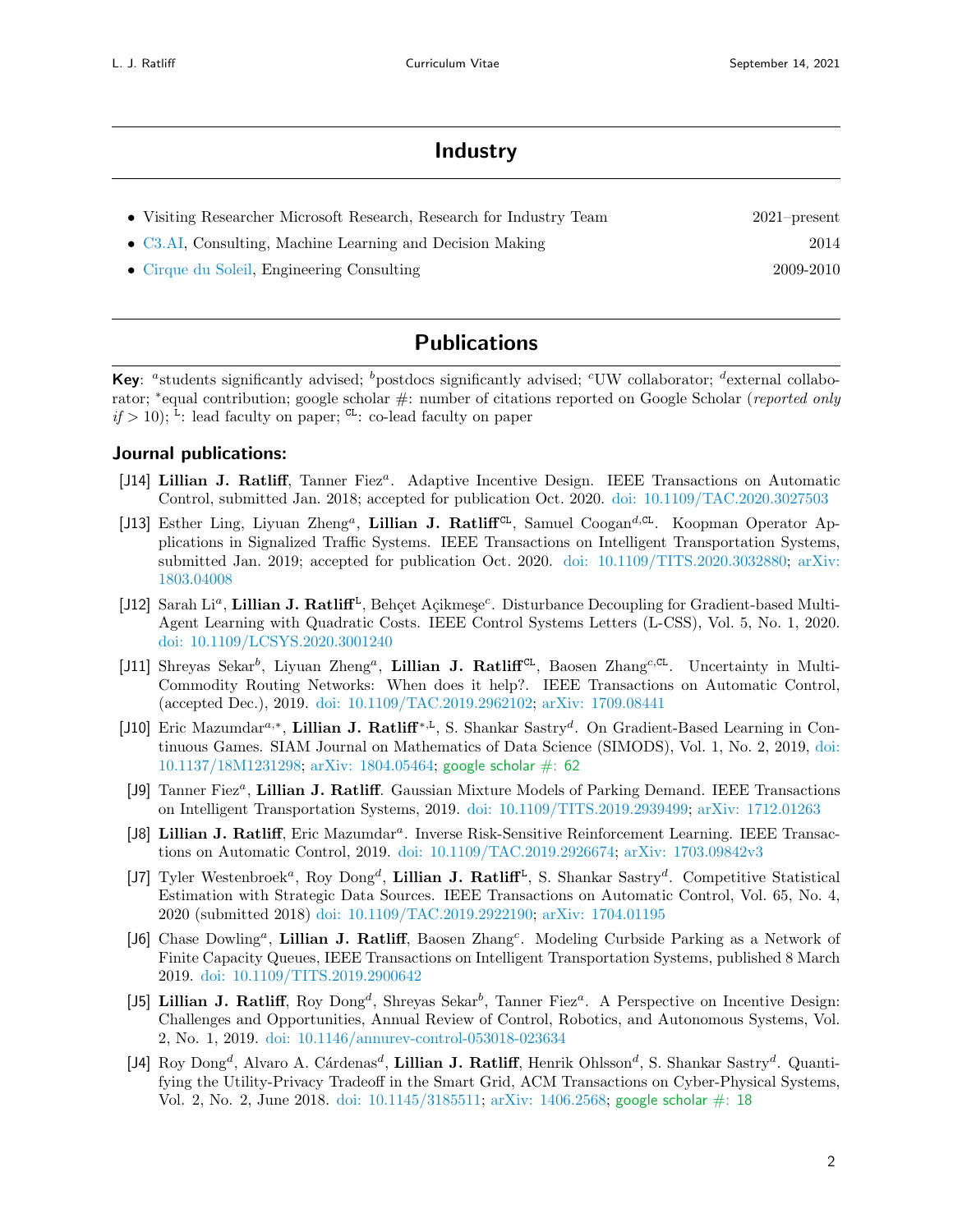- [J3] Ioannis Konstantakopoulos<sup>\*</sup>, Lillian J. Ratliff<sup>\*</sup>, Ming Jin, S. Shankar Sastry<sup>d</sup>, and Costas Spanos<sup>d</sup>. A Robust Utility Learning Framework via Inverse Optimization. IEEE Transactions on Control Systems Technology, PP(99):1–17, May 2017. [doi: 10.1109/TCST.2017.2699163;](http://dx.doi.org/10.1109/TCST.2017.2699163) [google scholar #: 28](https://scholar.google.com/scholar?oi=bibs&hl=en&cites=10062608594779887238&as_sdt=5)
- [J2] Lillian J. Ratliff, Samuel A. Burden<sup>c</sup>, S. Shankar Sastry<sup>d</sup>. On the Characterization of Local Nash Equilibria in Continuous Games. IEEE Transactions on Automatic Control, 16(8):2301—2307, Aug. 2016. [doi: 10.1109/TAC.2016.2583518;](http://dx.doi.org/10.1109/TAC.2016.2583518) [google scholar #: 89](https://scholar.google.com/scholar?oi=bibs&hl=en&cites=3097447437889982886)
- [J1] Pushkin Kachroo, Lillian J. Ratliff, and S. Shankar Sastry<sup>d</sup>. Analysis of the Godunov Based Hybrid Model for Ramp Metering and Robust Feedback Control Design. IEEE Transactions on Intelligent Transportation Systems, 15(5):2132—2142, Oct. 2014. [doi: 10.1109/TITS.2014.2310736](http://dx.doi.org/10.1109/TITS.2014.2310736)

#### Journal quality publications:

Publications in this section are designated journal quality publications in that they are at top tier conferences where papers are viewed as the end product of the research.

- [JQ9] Tanner Fiez<sup>a,\*</sup>, Lillian J. Ratliff<sup>\*</sup>. Local Convergence Analysis of Gradient Descent Ascent with Finite Timescale Separation, International Conference on Learning Representations (ICLR), 2021. (acceptance rate 28%) [arXiv: 2009.14820](http://arxiv.org/abs/2009.14820) (Alt Title: Gradient Descent-Ascent Provably Converges to Strict Local Minmax Equilibria with a Finite Timescale Separation) google scholar  $\#$ : 12
- [JQ8] Stratis Skoulakis, Tanner Fiez<sup>a</sup>, Ryann Sim, Georgios Piliouras<sup>CL</sup>, and Lillian J. Ratliff<sup>CL</sup>. Evolutionary Game Theory Squared: Evolving Agents in Endogenously Evolving Games, AAAI Conference on Artificial Intelligence, 2021. [arXiv: 2012.08382](http://arxiv.org/abs/2012.08382) (acceptance rate 21.4%)
- [JQ7] Tanner Fiez<sup>a</sup>, Benjamin Chasnov<sup>a</sup>, and Lillian J. Ratliff. Implicit Learning Dynamics in Stackelberg Games: Equilibria Characterization, Convergence Analysis, and Empirical Study. International Conference on Machine Learning (ICML),  $arXiv: 1906.01217, 2020.$  $arXiv: 1906.01217, 2020.$  [google scholar #: 57](https://scholar.google.com/scholar?cites=1035127214922050059&as_sdt=5,48&sciodt=0,48&hl=en) (acceptance rate 21.8%)
- [ $JQ6$ ] Tanner Fiez<sup>a</sup>, Nihar Shah<sup>d,CL</sup>, and Lillian J. Ratliff<sup>CL</sup>. A Super<sup>\*</sup> Algorithm to Determine Orderings of Items to Show Users. Uncertainty in Artificial Intelligence (UAI), 2020. google scholar  $\#$ : 23 (acceptance rate 27%)
- [JQ5] Eric Mazumdar<sup>\*</sup>, Lillian J. Ratliff<sup>\*,L</sup>, Shankar Sastry, Michael I. Jordan. Policy Gradient in Linear Quadratic Dynamic Games Has No Convergence Guarantees. International Conference on Autonomous Agents and Multi-Agent Systems (AAMAS), 2020. [google scholar #: 20](https://scholar.google.com/scholar?oi=bibs&hl=en&cites=11576599387496942521,5566912868796039826,9188804599416805841&as_sdt=5) (acceptance rate 24%)
- [JQ4] Tanner Fiez<sup>a</sup>, Lalit Jain<sup>c</sup>, Kevin Jamieson<sup>c,CL</sup>, and Lillian J. Ratliff<sup>CL</sup>. Sequential Experimental Design for Transductive Linear Bandits. Advanced in Neural Information Processing Systems (NeurIPs), [arXiv: 1906.08399,](http://arxiv.org/abs/1906.08399) 2019. google scholar  $\#$ : 29 (acceptance rate 21%)
- [JQ3] Benjamin Chasnov<sup>a,\*</sup>, Lillian J. Ratliff<sup>\*,L</sup>, Eric Mazumdar<sup>a</sup>, and Samuel Burden<sup>c</sup>. Convergence Guarantees for Gradient-Based Learning in Continuous Games. Uncertainty in Artificial Intelligence (UAI), 2019. (acceptance rate  $26\%$ ) google scholar  $\#$ : 20
- [JQ2] Tanner Fiez<sup>a</sup>, Shreyas Sekar<sup>b</sup>, Liyuan Zheng<sup>a</sup>, Lillian J. Ratliff. Combinatorial Bandits for Incentivizing Agents with Dynamic Preferences. Uncertainty in Artificial Intelligence (UAI), 2018. (acceptance rate 30%)
- [JQ1] Ming Jin, Lillian J. Ratliff, Ioannis C. Konstantakopoulos, Costas Spanos, S. Shankar Sastry. REST: A Reliable Estimation and Stopping Time Algorithm for Social Game Experiments. In: Proceedings of the ACM/ IEEE International Conference on Cyber-Physical Systems, pp. 90–99, 2015. [doi:](http://dx.doi.org/10.1145/2735960.2735974) [10.1145/2735960.2735974](http://dx.doi.org/10.1145/2735960.2735974) (acceptance rate 26%)

#### Journal publications under review:

[JS3] Sarah H.Q. Li<sup>a</sup>, Yue Yu<sup>a</sup>, Daniel Calderone<sup>c</sup>, Bechet Acikmese<sup>c, CL</sup>, Lillian J. Ratliff<sup>CL</sup>. Adaptive Constraint Satisfaction for Markov Decision Process Congestion Games: Application to Transportation Networks, Automatica, under review, 2020.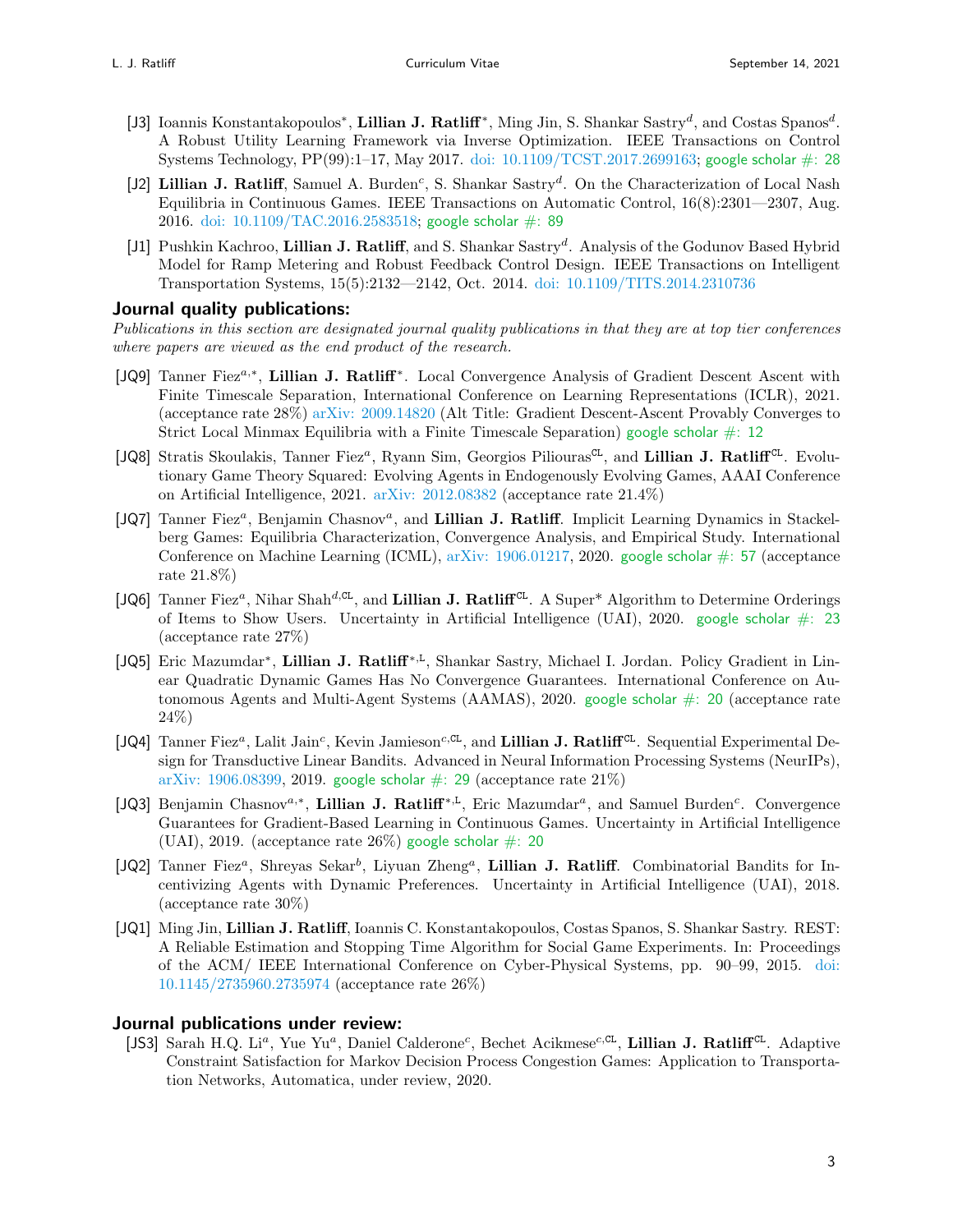- [JS2] Yue Yu<sup>a</sup>, Daniel Calderone<sup>c</sup>, Sarah H.Q. Li<sup>a</sup>, Bechet Acikmese<sup>c,CL</sup>, Lillian J. Ratliff<sup>CL</sup>. Variable Demand and Multicommodity Flow in Markovian Network Equilibrium, Automatica, under review, July. 2020.
- [JS1] Mitas Ray<sup>a</sup>, Omid Sadeghi, Lillian J. Ratliff<sup>CL</sup>, Maryam Fazel<sup>c,CL</sup>. Function Design for Improved Competitive Ratio in Online Resource Allocation with Procurement Costs, submitted to INFORMS Journal on Optimization, 2020. [arXiv: 2012.12457](http://arxiv.org/abs/2012.12457)

#### Conference publications:

\*\*Note: this list excludes those conference publications reported under journal quality publications; it includes peer-reviewed workshop papers.

- [C49] Liyuan Zheng<sup>a</sup>, Yuanyuan Shi<sup>a</sup>, Baosen Zhang<sup>cL</sup>, Lillian J. Ratliff<sup>CL</sup>. Safe Reinforcement Learning of Control-Affine Systems with Vertex Networks (L4DC), 2021.
- [C48] Tanner Fiez<sup>a</sup>, Ryann Sim, Stratis Skoulakis, Georgios Piliouras<sup>CL</sup> and Lillian Ratliff<sup>CL</sup>, Lillian J. Ratliff. Online Learning in Periodic Zero-Sum Games: von Neumann vs Poincare, Adaptive and Learning Agents (ALA2021 peer-reviewed workshop), 2021.
- [C47] Stratis Skoulakis, Tanner Fiez<sup>a</sup>, Ryann Sim, Georgios Piliouras<sup>CL</sup> and Lillian J. Ratliff<sup>CL</sup>. Evolutionary Game Theory Squared: Evolving Agents in Endogenously Evolving Zero-Sum Games, Adaptive and Learning Agents (ALA2021 peer-reviewed workshop), 2021.
- [C46] Liyuan Zheng<sup>a</sup>, Tanner Fiez<sup>a</sup>, Zane Alumbaugh<sup>a</sup>, Benjamin Chasnov<sup>a</sup>, Lillian J. Ratliff. Stackelberg Actor-Critic: A Game-Theoretic Perspective, AAAI Reinforcement Learning and Games Workshop, 2021. (peer reviewed)
- [C45] Tanner Fiez<sup>a</sup>, Lillian J. Ratliff. Gradient Descent-Ascent Provably Converges to Strict Local Minmax Equilibria with a Finite Timescale Separation, AAAI Reinforcement Learning and Games Workshop, 2021. [arXiv: https://arxiv.org/abs/2009.14820](http://arxiv.org/abs/https://arxiv.org/abs/2009.14820) (peer reviewed)
- [C44] Sarah Li<sup>a</sup>, Lillian J. Ratliff<sup>L</sup>, Behçet Açikmeşe<sup>c</sup>. Disturbance Decoupling for Gradient-based Multi-Agent Learning with Quadratic Costs. IEEE Conference on Decision and Control (CDC), 2020.
- [C43] Benjamin Chasnov<sup>a</sup>, Daniel Calderone<sup>b</sup>, Behçet Açikmeşe<sup>c</sup>, Sam Burden<sup>c</sup> and Lillian J. Ratliff<sup>L</sup>. The Local Stability of Equilibria in Two-Player Continuous Games. IEEE Conference on Decision and Control (CDC), 2020.
- [C42] Liyuan Zheng<sup>a</sup>, Lillian J. Ratliff. Constrained Upper Confidence Reinforcement Learning. Learning for Dynamics and Control (L4DC), 2020. arXiv:  $2001.09377$  google scholar  $\#$ : 18
- [C41] Tanner Fiez<sup>a</sup>, Benjamin Chasnov<sup>a</sup>, Lillian J. Ratliff. Convergence of Learning in Stackelberg Games. Smooth Games Optimization and Machine Learning Workshop: Bridging Game Theory and Deep Learning, NeuRIPS, 2019. (peer reviewed, selected for presentation, 1 of 4 selected out of 34 papers).
- [C40] Benjamin Chasnov<sup>a</sup>, Tanner Fiez<sup>a</sup>, Lillian J. Ratliff. Opponent Anticipation via Conjectural Variations. Smooth Games Optimization and Machine Learning Workshop: Bridging Game Theory and Deep Learning, NeuRIPS, 2019. (peer reviewed)
- [C39] Eric Mazumdar<sup>∗,*a*</sup>, Lillian J. Ratliff<sup>∗,L</sup>, Shankar Sastry<sup>d</sup>, Michael I. Jordan<sup>d</sup>. Policy Gradient in Linear Quadratic Dynamic Games Has No Convergence Guarantees. Smooth Games Optimization and Machine Learning Workshop: Bridging Game Theory and Deep Learning, NeuRIPS, 2019. (peer reviewed)
- [C38] Tanner Fiez<sup>a</sup>, Nihar Shah<sup>d, CL</sup>, and Lillian J. Ratliff<sup>CL</sup>. A Super<sup>\*</sup> Algorithm to Determine Orderings of Items to Show Users. workshop paper for Real-world Sequential Decision Making workshop at ICML, 2019. (peer reviewed)
- [C37] Tyler Westenbroek<sup>a</sup>, Roy Dong<sup>d</sup>, Lillian J. Ratliff. Competitive Statistical Estimation with Strategic Data Sources. ACM Conference on Economics and Computation (EC) Workshop: Learning in the Presence of Strategic Behavior, 2019. (peer reviewed)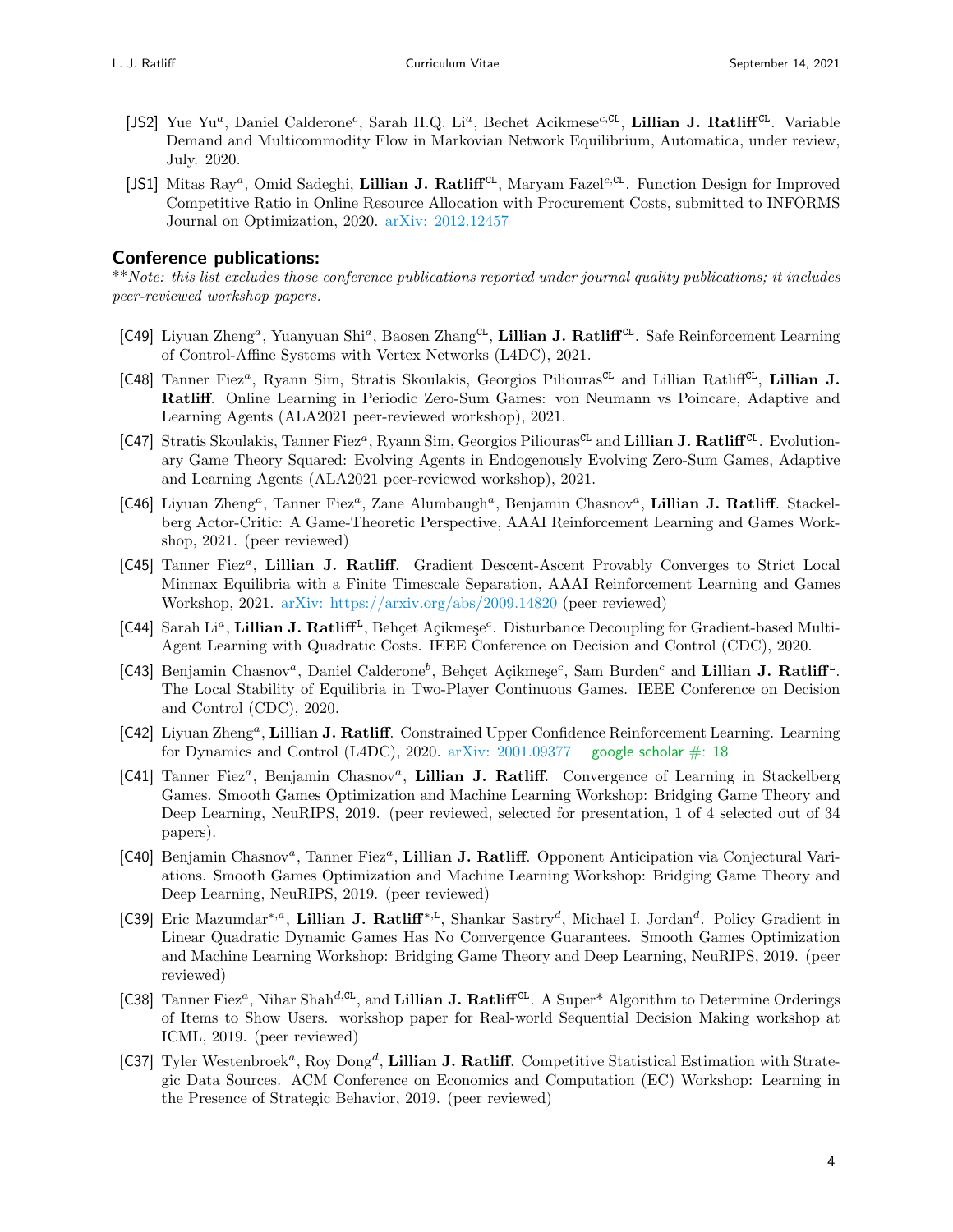- [C36] Shahriar Talebi<sup>a</sup>, Siavash Alemzadeh, Lillian J. Ratliff<sup>CL</sup>, and Mehran Mesbahi<sup>c,CL</sup>. Distributed Learning in Network Games: A Dual Averaging Approach. In Proceedings of the IEEE Conference on Decision and Control, 2019.
- [C35] Sarah H.Q. Li<sup>a</sup>, Daniel Calderone<sup>b</sup>, Lillian J. Ratliff<sup>CL</sup>, and Behcet Acikmese<sup>c,CL</sup>. Sensitivity Analysis for Markov Decision Process Congestion Games. In Proceedings of the IEEE Conference on Decision and Control, 2019. [doi: 10.1109/CDC40024.2019.9028933](http://dx.doi.org/10.1109/CDC40024.2019.9028933)
- [C34] Yagiz Savas<sup>a</sup>, Vijay Gupta<sup>d,CL</sup>, Melkior Ornik<sup>d</sup>, Lillian J. Ratliff<sup>CL</sup>, and Ufuk Topcu<sup>d,CL</sup>. Incentive Design for Temporal Logic Objectives. In Proceedings of the IEEE Conference on Decision and Control, 2019. [doi: 10.1109/CDC40024.2019.9029287](http://dx.doi.org/10.1109/CDC40024.2019.9029287)
- [C33] Eric Mazumdar<sup>a</sup> and Lillian J. Ratliff. Local Nash Equilibria are Isolated, Strict Local Nash Equilibria in 'Almost All' Zero-Sum Continuous Games. In Proceedings of the IEEE Conference on Decision and Control, 2019. [doi: 10.1109/CDC40024.2019.9030203](http://dx.doi.org/10.1109/CDC40024.2019.9030203)
- [C32] Daniel Calderone<sup>b</sup> and Lillian J. Ratliff. Multi-Dimensional Continuous Type Population Potential Games. IEEE Conference on Decision and Control, 2019. [doi: 10.1109/CDC40024.2019.9029519](http://dx.doi.org/10.1109/CDC40024.2019.9029519)
- [C32] Benjamin Chasnov<sup>a</sup>, Momona Yamagami, Behnoosh Parsa, Lillian J. Ratliff, Samuel Burden<sup>L,c</sup>. Experiments with sensorimotor games in dynamic human/machine interaction, SPIE, 2019.
- [C31] Hui (Sarah) Li<sup>a</sup>, Yue Yu<sup>a</sup>, Daniel Calderone<sup>b</sup>, Lillian J. Ratliff<sup>CL</sup>, Behcet Acikmese<sup>c,CL</sup>. Tolling for Constraint Satisfaction in Markov Decision Process Congestion Games. Proceedings of the American Control Conferences, 2019. [doi: 10.23919/ACC.2019.8814925](http://dx.doi.org/10.23919/ACC.2019.8814925)
- [C30] Benjamin Chasnov<sup>a,\*</sup>, Lillian J. Ratliff<sup>L,\*</sup>, Daniel Calderone<sup>b</sup>, Eric Mazumdar<sup>a</sup>, Sam Burden<sup>c</sup>. Finite-Time Convergence of Gradient-Based Learning in Continuous Games, AAAI Workshop on Reinforcement Learning in Games, Jan. 2019. (peer reviewed, selected for presentation)
- [C29] Tanner Fiez<sup>a</sup>, Lillian J. Ratliff<sup>L</sup>, Chase Dowling<sup>a</sup>, and Baosen Zhang<sup>c</sup>. Data-Driven Spatio-Temporal Modeling of Parking Demand. In:Proceedings of the American Control Conference, 2018. [doi: 10.23919/ACC.2018.8431681;](http://dx.doi.org/10.23919/ACC.2018.8431681) [google scholar #: 10](https://scholar.google.com/scholar?oi=bibs&hl=en&authuser=2&cites=14285601939142487277&as_sdt=5)
- [C28] Shreyas Sekar<sup>b</sup>, Liyuan Zheng<sup>a</sup>, Lillian J. Ratliff<sup>CL</sup>, and Baosen Zhang<sup>c,CL</sup>. Uncertainty in Multi-Commodity Routing Networks: When does it help? In: Proceedings of the American Control Conference, 2018. [doi: 10.23919/ACC.2018.8430756](http://dx.doi.org/10.23919/ACC.2018.8430756)
- [C27] Eric Mazumdar<sup>\*,*a*</sup>, Lillian J. Ratliff<sup>\*,L</sup>, Tanner Fiez<sup>a</sup>, and S. Shankar Sastry<sup>d</sup>. Gradient-Based Inverse Risk-Sensitive Reinforcement Learning with Applications. Proceedings of the 56th IEEE Conference on Decision and Control, pp. 5796–5801, 2017. [doi: 10.1109/CDC.2017.8264535;](http://dx.doi.org/10.1109/CDC.2017.8264535) [google](https://scholar.google.com/scholar?oi=bibs&hl=en&authuser=2&cites=4184369894347294213,3321914610121017435&as_sdt=5) scholar  $\#$ : 14
- [C26] Chase Dowling<sup>a</sup>, Tanner Fiez<sup>a</sup>, Lillian J. Ratliff<sup>CL</sup>, and Baosen Zhang<sup>c,CL</sup>. Optimizing Curbside Parking Resources Subject to Congestion Constraints. In: Proceedings of the 56th IEEE Confefence on Decision and Control, pp. 5080–5085, 2017. [doi: 10.1109/CDC.2017.8264412](http://dx.doi.org/10.1109/CDC.2017.8264412)
- [C25] Tyler Westenbroek<sup>a</sup>, Roy Dong<sup>d</sup>, Lillian J. Ratliff<sup>L</sup>, and S. Shankar Sastry<sup>d</sup>. Statistical Estimation in Competitive Settings with Strategic Data Sources. In: Proceedings of the 56th IEEE Conference on Decision and Control, pp. 4994–4999, 2017. [doi: 10.1109/CDC.2017.8264398](http://dx.doi.org/10.1109/CDC.2017.8264398)
- [C24] Kamil Nar<sup>∗,a</sup>, Lillian J. Ratliff<sup>\*</sup>, and S. Shankar Sastry<sup>d</sup>. Learning Prospect Theory Value Function and Reference Point of a Sequential Decision Maker. In: Proceedings of the 56th IEEE Conference on Decision and Control, pp. 5770–5775, 2017. [doi: 10.1109/CDC.2017.8264531](http://dx.doi.org/10.1109/CDC.2017.8264531)
- [C23] Ioannis Konstantakopoulos<sup>a,\*</sup>, Lillian J. Ratliff<sup>\*</sup>, Ming Jin<sup>a</sup>, and Costas Spanos<sup>d</sup>. Leveraging Correlations in Utility Learning. In: Proceedings of the American Control Conference, pp. 5249– 5256, 2017. [doi: 10.23919/ACC.2017.7963770](http://dx.doi.org/10.23919/ACC.2017.7963770)
- [C22] Lillian J. Ratliff, Chase Dowling<sup>a</sup>, Eric Mazumdar<sup>a</sup>, and Baosen Zhang<sup>c</sup>. To observe or not to observe: Queuing game framework for urban parking. Proceedings of the IEEE 55th Conference on Decision and Control, pp. 5286–5291, 2016. [doi: 10.1109/CDC.2016.7799079;](http://dx.doi.org/10.1109/CDC.2016.7799079) [google scholar #: 12](https://scholar.google.com/scholar?oi=bibs&hl=en&authuser=2&cites=237397093702051631&as_sdt=5)
- [C21] Daniel Calderone, Eric Mazumdar, Lillian J. Ratliff, and S. Shankar Sastry. Understanding the impact of parking on urban mobility via routing games on queue-flow networks. Proceedings of the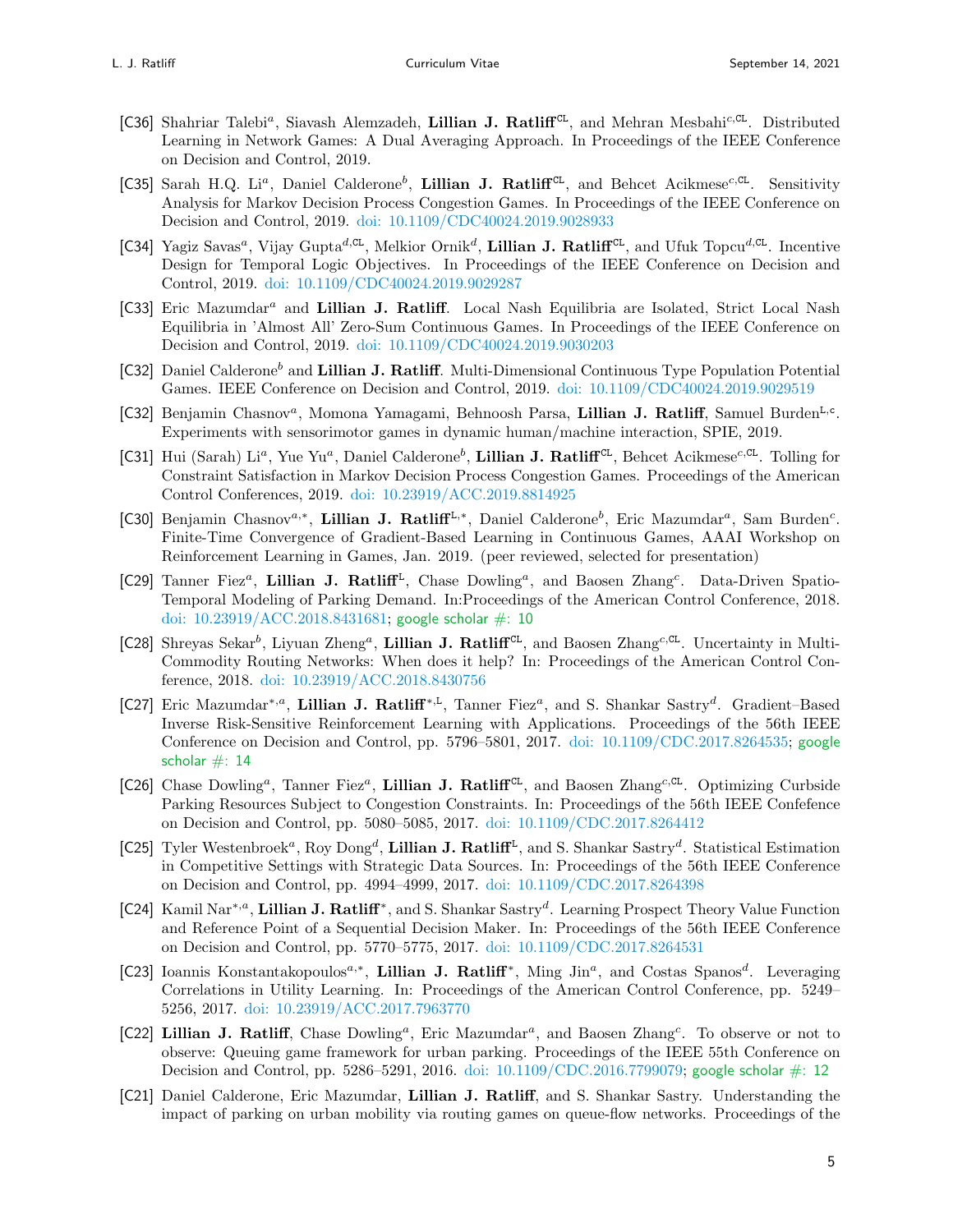IEEE 55th Conference on Decision and Control, pp. 7605–7610, 2016. [doi: 10.1109/CDC.2016.7799444](http://dx.doi.org/10.1109/CDC.2016.7799444)

- [C20] Ioannis C. Konstantakopoulos<sup>a</sup>, Lillian J. Ratliff, Ming Jin, Costas Spanos, and S. Shankar Sastry. Smart building energy efficiency via social game: a robust utility learning framework for closingthe-loop. In: Proceedings of the 1st International Workshop on Science of Smart City Operations and Platforms Engineering in partnership with Global City Teams Challenge, pp. 1–6, 2016. [doi:](http://dx.doi.org/10.1109/SCOPE.2016.7515054) [10.1109/SCOPE.2016.7515054;](http://dx.doi.org/10.1109/SCOPE.2016.7515054) [google scholar #: 18](https://scholar.google.com/scholar?cites=10537783773422630651&as_sdt=5,48&sciodt=0,48&hl=en)
- [C19] Ioannis C. Konstantakopoulos<sup>a</sup>, Lillian J. Ratliff, Ming Jin, Costas J. Spanos, and S. Shankar Sastry. Inverse modeling of non-cooperative agents via mixture of utilities. In: Proceedings of the IEEE 55th Conference on Decision and Control, pp. 6327–6334, 2016. [doi: 10.1109/CDC.2016.7799243;](http://dx.doi.org/10.1109/CDC.2016.7799243) [google scholar #: 16](https://scholar.google.com/scholar?cites=8893396095599387791&as_sdt=5,48&sciodt=0,48&hl=en)
- [C18] Daniel Calderone, Lillian J. Ratliff, S. Shankar Sastry. Lane Pricing via Decision-Theoretic Lane Changing Model of Driver Behavior, In: Proceedings of the 54th IEEE Conference on Decision and Control, pp. 3457–3462, 2015. [doi: 10.1109/CDC.2015.7402754](http://dx.doi.org/10.1109/CDC.2015.7402754)
- [C17] Dexter Scobee, Lillian J. Ratliff, Roy Dong, Henrik Ohlsson, M. Verhaegen, S. Shankar Sastry. Nuclear Norm Minimization for Blind Subspace Identification (N2BSID), In: Proceedings of the 54th IEEE Conference on Decision and Control, pp. 2127–2132, 2015. [doi: 10.1109/CDC.2015.7402521](http://dx.doi.org/10.1109/CDC.2015.7402521) [google scholar #: 10](https://scholar.google.com/scholar?oi=bibs&hl=en&authuser=2&cites=9046514920897606686&as_sdt=5)
- [C16] Lillian J. Ratliff, Ming Jin, Ioannis Konstantakopoulos, Costas Spanos, and S. Shankar Sastry. Social Game for Building Energy Efficiency: Incentive Design. In: Proceedings of the 52nd Allerton Conference on Communication, Control, and Computing, pp. 1011–1018, 2014. [doi: 10.1109/ALLER-](http://dx.doi.org/10.1109/ALLERTON.2014.7028565) $TON.2014.7028565$ ; google scholar  $\#$ : 40
- [C15] Lillian J. Ratliff, Roy Dong, Henrik Ohlsson, Alvaro A. Cardenas, and S. Shankar Sastry. Privacy and Customer Segmentation in the Smart Grid. In: Proceedings of the 53rd IEEE Conference on Decision and Control, pp. 2136–2141, 2014. [doi: 10.1109/CDC.2014.7039714](http://dx.doi.org/10.1109/CDC.2014.7039714)
- [C14] Lillian J. Ratliff, Roy Dong, Henrik Ohlsson, and S. Shankar Sastry. Incentive Design and Utility Learning via Energy Disaggregation. In: Proceedings of the International Federation of Automatic Control, vol. 47, no. 3, pp. 3158–3163, 2014. [doi: 10.3182/20140824-6-ZA-1003.02557;](http://dx.doi.org/10.3182/20140824-6-ZA-1003.02557) [google scholar](https://scholar.google.com/scholar?oi=bibs&hl=en&cites=3556403040367762893) [#: 28](https://scholar.google.com/scholar?oi=bibs&hl=en&cites=3556403040367762893)
- [C13] Daniel Calderone, Lillian J. Ratliff, and S. Shankar Sastry. Pricing for Coordination in Open-Loop Differential Games. In: Proceedings of the International Federation of Automatic Control, vol. 47, no. 3, pp. 9001–9006, 2014. [doi: 10.3182/20140824-6-ZA-1003.02655](http://dx.doi.org/10.3182/20140824-6-ZA-1003.02655)
- [C12] Henrik Ohlsson, Lillian J. Ratliff, Roy Dong, and S. Shankar Sastry. Blind Identification via Lifting. In: Proceedings of the International Federation of Automatic Control, vol. 47, no. 3, pp. 10367–10372, 2014. [doi: 10.3182/20140824-6-ZA-1003.02567;](http://dx.doi.org/10.3182/20140824-6-ZA-1003.02567) [google scholar #: 11](https://scholar.google.com/scholar?oi=bibs&hl=en&authuser=2&cites=6903546181519301365&as_sdt=5)
- [C11] Roy Dong, Lillian J. Ratliff, Henrik Ohlsson, and S. Shankar Sastry. Fundamental Limits of Non-Intrusive Load Monitoring. Proceedings of the 3rd ACM Conference on High Confidence Networked Systems, pp. 11–18, 2014. . [doi: 10.1145/2566468.2566471;](http://dx.doi.org/10.1145/2566468.2566471) [google scholar #: 35](https://scholar.google.com/scholar?oi=bibs&hl=en&cites=954569453835153610)
- [C10] Lillian J. Ratliff, Samuel Burden, and S. Shankar Sastry. Genericity and Structural Stability of Non-Degenerate Differential Nash Equilibria. Proceedings of the American Control Conference, pp. 3990–3995, 2014. [doi: 10.1109/ACC.2014.6858848;](http://dx.doi.org/10.1109/ACC.2014.6858848) [google scholar #: 21](https://scholar.google.com/scholar?cites=4216976763728938372&as_sdt=5,48&sciodt=0,48&hl=en)
- [C9] Lillian J. Ratliff, Samuel Burden, and S. Shankar Sastry. Characterization and Computation of Local Nash Equilibria in Continuous Games. Proceedings of the 51st Annual Allerton Conference on Communication, Control, and Computing, pp. 917–924, 2013. [doi: 10.1109/Allerton.2013.6736623;](http://dx.doi.org/10.1109/Allerton.2013.6736623) [google scholar #: 158](https://scholar.google.com/scholar?oi=bibs&hl=en&cites=15794502017770984547)
- [C8] Roy Dong, Lillian J. Ratliff, Henrik Ohlsson, and S. Shankar Sastry. Energy Disaggregation via Adaptive Filtering. Proceedings of the 51st Annual Allerton Conference on Communication, Control, and Computing, pp. 173–180, 2013. [doi: 10.1109/Allerton.2013.6736521;](http://dx.doi.org/10.1109/Allerton.2013.6736521) [google scholar #: 22](https://scholar.google.com/scholar?oi=bibs&hl=en&cites=4215900277462127000)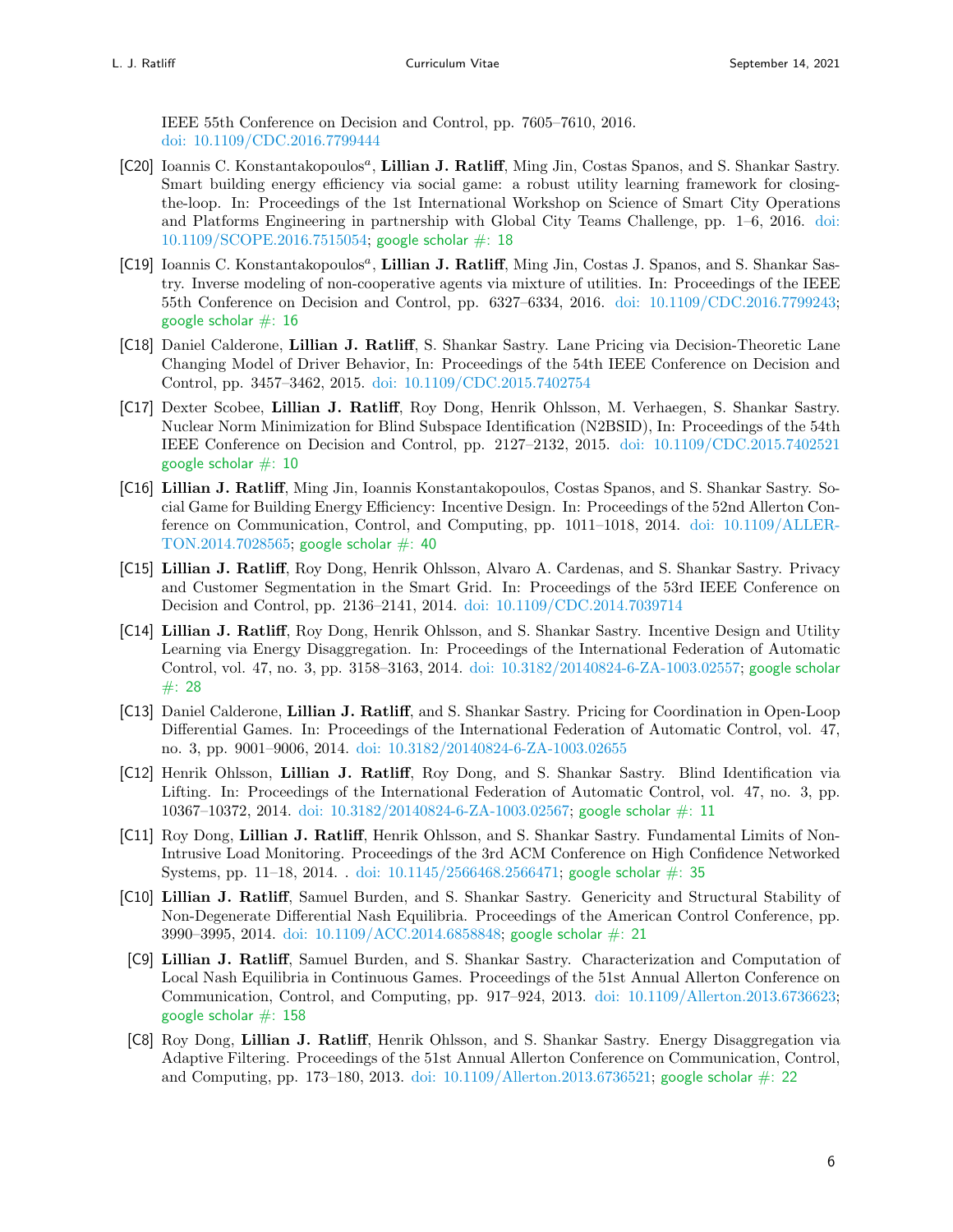- [C7] Roy Dong, Lillian J. Ratliff, Henrik Ohlsson, and S. Shankar Sastry. A Dynamical Systems Approach to Energy Disaggregation. Proceedings of the 52nd IEEE Conference on Decision and Control, pp. 6335–6340, 2013. doi:  $10.1109$ /CDC.2013.6760891; google scholar  $\#$ : 32
- [C6] Daniel Calderone, Lillian J. Ratliff, and S. Shankar Sastry. Pricing Design for Robustness in Linear-Quadratic Dynamic Games. Proceedings of the 52nd IEEE Conference on Decision and Control, pp. 4349–4354, 2013. [doi: 10.1109/CDC.2013.6760558](http://dx.doi.org/10.1109/CDC.2013.6760558)
- [C5] Aaron Bestick, Lillian J. Ratliff, Pan Yan, Ruzena Bajcsy, and S. Shankar Sastry. An Inverse Correlated Equilibrium Framework for Utility Learning in Multiplayer, Noncooperative Settings. Proceedings of the ACM Conference on High Confidence Networked Systems, pp. 9–16, 2013. [doi:](http://dx.doi.org/10.1145/2461446.2461449) [10.1145/2461446.2461449](http://dx.doi.org/10.1145/2461446.2461449)
- [C4] Samuel Coogan, Lillian J. Ratliff, Daniel Calderone, Claire Tomlin, S. Shankar Sastry. Energy Management via Pricing in LQ Dynamic Games. Proceedings of the American Controls Conference, pp. 443–448, 2013. [doi: 10.1109/ACC.2013.6579877;](http://dx.doi.org/10.1109/ACC.2013.6579877) [google scholar #: 36](https://scholar.google.com/scholar?oi=bibs&hl=en&cites=7787100110916952376)
- [C3] Lillian J. Ratliff, Samuel Coogan, Daniel Calderone, S. Shankar Sastry. Pricing in Linear-Quadratic Dynamic Games. Proceedings of the 50th Annual Allerton Conference on Communication, Control, and Computing, pp. 1798–1805, 2012. [doi: 10.1109/Allerton.2012.6483440;](http://dx.doi.org/10.1109/Allerton.2012.6483440) google scholar  $\#$ : 21
- [C2] Lillian J. Ratliff and P. Kachroo. Validating numerically consistent macroscopic traffic models using microscopic data. In: Proceedings of the Transportation Research Board 89th Annual Meeting, 2010. 17p. paper no. 10-2633
- [C1] Daniel P. Cook, Yitung Chen, Lillian J. Ratliff, Huajun Chen, and Jian Ma. Numerical Modeling of EM Pump Efficiency. Proceedings of the ASME Conference, pp. 775–780, 2006. [doi:](http://dx.doi.org/10.1115/IMECE2006-15174) [10.1115/IMECE2006-15174](http://dx.doi.org/10.1115/IMECE2006-15174)

#### Conference & journal quality publications under review:

- [CS8] Liyuan Zheng<sup>a</sup>, Tanner Fiez<sup>a</sup>, Zane Alumbaugh<sup>a</sup>, Benjamin Chasnov<sup>a</sup>, Lillian J. Ratliff<sup>L</sup>. Stackelberg Actor-Critic: Game-Theoretic Reinforcement Learning Algorithm. submitted to AAAI 2022.
- [CS7] Mitas Ray, Lillian J. Ratliff<sup>L</sup>, Maryam Fazel<sup>c</sup>, Dmitriy Drusvyatskiy<sup>c</sup>. Decision-Dependent Risk Minimization in Geometrically Decaying Dynamic Environments, submitted to AAAI 2022.
- [CS6] Tanner Fiez<sup>a</sup>, Ryann Sim, Stratis Skoulakis, Georgios Piliouras<sup>CL</sup>, Lillian J. Ratliff<sup>CL</sup>. Online Learning in Periodic Zero-Sum Games, under review, NeurIPS, 2021.
- [CS5] Roy Dong, LJ Ratliff. Which Echo Chamber? Regions of Attraction in Learning with Decision-Dependent Distributions, under review, AAAI, 2022. [arXiv: 2107.00055](http://arxiv.org/abs/2107.00055)
- [CS4] Tanner Fiez<sup>a,\*</sup>, Lillian J. Ratliff<sup>\*</sup>, Eric Mazumdar<sup>a</sup>, Adhyyan Narang, Evan Faulkner. Global Convergence in Nonconvex-Nonconcave Games, under review, NeurIPS, 2021.
- [CS3] Chinmay Maheshwari<sup>a</sup>, Chih-Yuan (Frank) Chiu<sup>a</sup>, Eric Mazumdar<sup>a</sup>, S. Shankar Sastry<sup>d</sup>, Lillian J. Ratliff<sup>L</sup>. Zeroth-Order Methods for Convex-Concave Minmax Problems: Applications to Decision-Dependent Risk Minimization, submitted to AISTATS 2022. [arXiv: 2106.09082](http://arxiv.org/abs/2106.09082)
- [CS2] Tanner Fiez<sup>a,\*</sup>, Chi Jin<sup>d,\*</sup>, Praneeth Netrapalli<sup>d,\*</sup>, Lillian J. Ratliff<sup>\*</sup>. Min-Max Optimization with Smooth Algorithmic Adversaries, under review NeurIPS, 2021. [arXiv: 2106.01488](http://arxiv.org/abs/2106.01488)
- [CS1] Adhyyan Narang<sup>a,∗</sup>, Evan Faulkner<sup>a,∗</sup>, Dmitriy Drusvyatskiy<sup>c</sup>, Maryam Fazel<sup>c</sup>, Lillian J. Ratliff<sup>L</sup>. Decision-Dependent Learning in the Presence of Competition, submitted to NeurIPS, 2021.

#### Technical Reports not included above:

- [A8] Jingjing Bu, Lillian J. Ratliff<sup>L</sup>, Mehran Mesbahi. Global Convergence of Policy Gradient for Sequential Zero-Sum Linear Quadratic Differential Games, [arXiv: 1911.04672,](http://arxiv.org/abs/1911.04672) 2019. [google scholar](https://scholar.google.com/scholar?oi=bibs&hl=en&authuser=2&cites=13493389952909240166&as_sdt=5)  $#: 19$
- [A7] Benjamin Chasnov, Tanner Fiez, Lillian J. Ratliff. Gradient Conjectures for Strategic Multi-Agent Learning. Available Online: [Working Paper,](https://faculty.washington.edu/ratliffl/research/2019conjectures.pdf) 2019.
- [A6] Tanner Fiez<sup>a</sup>, Shreyas Sekar<sup>b</sup>, Lillian J. Ratliff. Correlated Markovian Bandits with Smoothed Reward Feedback, 2018. [arXiv: 1803.04008](http://arxiv.org/abs/1803.04008)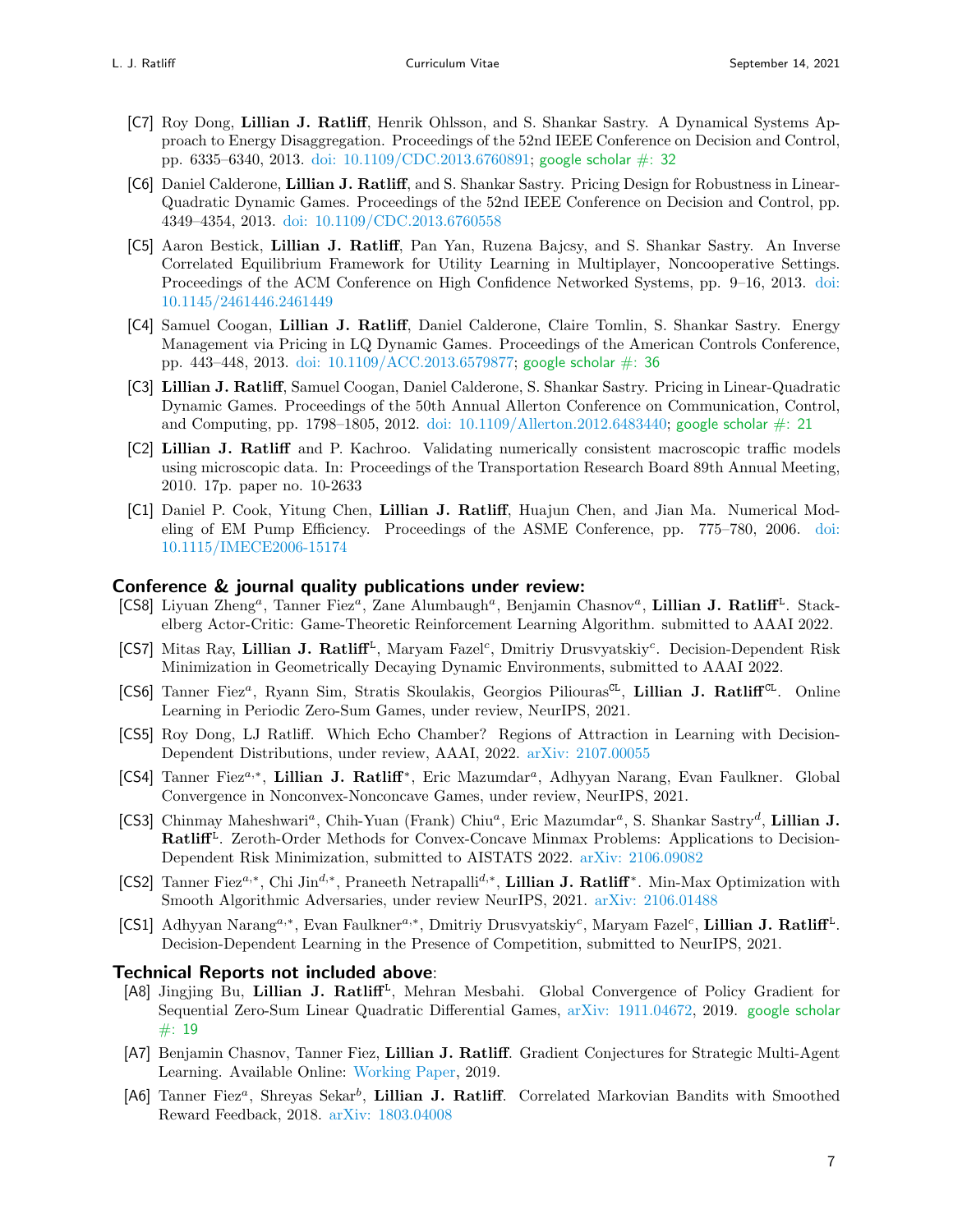- [A5] Clay Campaigne, Maximilian Balandat, Lillian J. Ratliff. Welfare Effects of Dynamic Electricity Pricing. 2016. [Working Paper, UC Berkeley Tech. Report.](https://www.ocf.berkeley.edu/~clay/file/SimulatingDynamicTariffs.pdf)
- [A4] Chase Dowling, Tanner Fiez, Lillian J. Ratliff, Baosen Zhang. How much urban traffic is searching for parking? 2017. arXiv:  $1702.06156v2$ ; google scholar  $\#$ : 23
- [A3] Ioannis C. Konstantakopoulos, Lillian J. Ratliff, Ming Jin, S. Shankar Sastry, Costas Spanos. Social game for building energy efficiency: Utility learning, simulation, and analysis. 2014. [arXiv: 1407.0727](http://arxiv.org/abs/1407.0727)
- [A2] Lillian J. Ratliff, Carlos Barreto, Roy Dong, Henrik Ohlsson, Alvaro A. Cárdenas, and S. Shankar Sastry. Effects of Risk on Privacy Contracts for Demand-Side Management. 2014. [arXiv: 1409.7926v3](http://arxiv.org/abs/1409.7926v3)
- [A1] Henrik Ohlsson, Lillian J. Ratliff, Roy Dong, Shankar Sastry. Blind Identification of ARX Models with Piecewise Constant Inputs. 2013. [arXiv: 1303.6719](http://arxiv.org/abs/1303.6719)

#### Chapters in edited books:

[B1] Roy Dong, Lillian J. Ratliff. Energy Disaggregation and the Utility-Privacy Tradeoff in Big Data Analytics for Power Systems. Editor: Reza Arghandehr and Yuxun Zhou. Elsevier, 2017.

#### Theses:

- [T2] Lillian J. Ratliff. Incentivizing Efficiency in Societal-Scale Cyber-Physical Systems. Ph.D. Thesis, University of California, Berkeley, 2015. [UC Berkeley Tech Report No.: UCB/EECS-2015-178](https://www2.eecs.berkeley.edu/Pubs/TechRpts/2015/EECS-2015-178.html)
- [T1] Lillian J. Ratliff. Conservation-Based Uncertainty Propagation in Dynamic Systems. MS Thesis, University of Nevada, Las Vegas, 2010 [UNLV Tech Report No.: 867](https://digitalscholarship.unlv.edu/thesesdissertations/867/ )

### Invited Seminars and Presentations

#### Invited lectures and seminars.

- 1. Invited long-term participant in Simons Institute program on "Learning and Games", Spring 2021. [Organizers: Vasilis Syrgkanis (Microsoft Research; chair), Constantinos Daskalakis (Massachusetts Institute of Technology), Dylan Foster (Massachusetts Institute of Technology), Michael Jordan (UC Berkeley), Christos Papadimitriou (Columbia University), Georgios Piliouras (Singapore University of Technology and Design), Eva Tardos (Cornell University)] ´
- 2. Invited talk at MIT OPTML++ Seminar April 21, 2021: "Beyond Open Loop Thinking: A prelude to learning-based intelligent systems" [Organizers: Suvrit Sra, Horia Mania, Alp Yurtsever]
- 3. UW ECE Colloquium April 6, 2021 "Beyond Open Loop Thinking: A prelude to learning-based intelligent systems"
- 4. Invited talk at C3.AI Digital Transformation Institute, March 4th 2021, "Beyond Open Loop Thinking: A prelude to learning-based intelligent systems" [Host: R. Srikant, UIUC; S. Sastry, UC Berkeley]
- 5. Invited talk at AAAI-21 Workshop on Reinforcement Learning in Games [Organizers: Marc Lanctot, Martin Schmid, Julien Pérolat, Feb 8th 2021
- 6. Invited talk at UC Berkeley: "Learning-Based Intelligent Systems: Dynamics, Algorithms, Markets", Dec 2020 [Host: Claire Tomlin]
- 7. Invited Speaker at INFORMS 2020 Annual Meeting; workshop on 'Online learning and games in electricity networks: from theory to practice', Talk title: Viewing Learning In Markets Through The Lens Of Dynamical Systems, [Organizer: Maryam Kamgarpour]
- 8. Invited Speaker at Simon's Institute program on Theory of Reinforcement Learning, workshop on Mathematics of Online Decision Making, Fall 2020; Talk Title: Gradient Descent-Ascent Provably Convergences to Strict Local Minmax with Finite Timescale Separation, [Organizers: Shipra Agrawal (Columbia University; chair), Sèbastien Bubeck (MSR), Alan Malek (DeepMind)]
- 9. ITA Workshop, Session on 'People, AI, and Fairness': 'Sequential Decision-Making in Two-Sided Platforms: Balancing Competing Objectives', Feb. 2020 [Organizer: Nihar Shah]
- 10. University of California, Berkeley, 'Modeling On-Street Parking: Challenges and Opportunities', Nov. 2019 [Host: Murat Arcak, Pravin Varaiya, Alexander A. Kurzhanskiy ]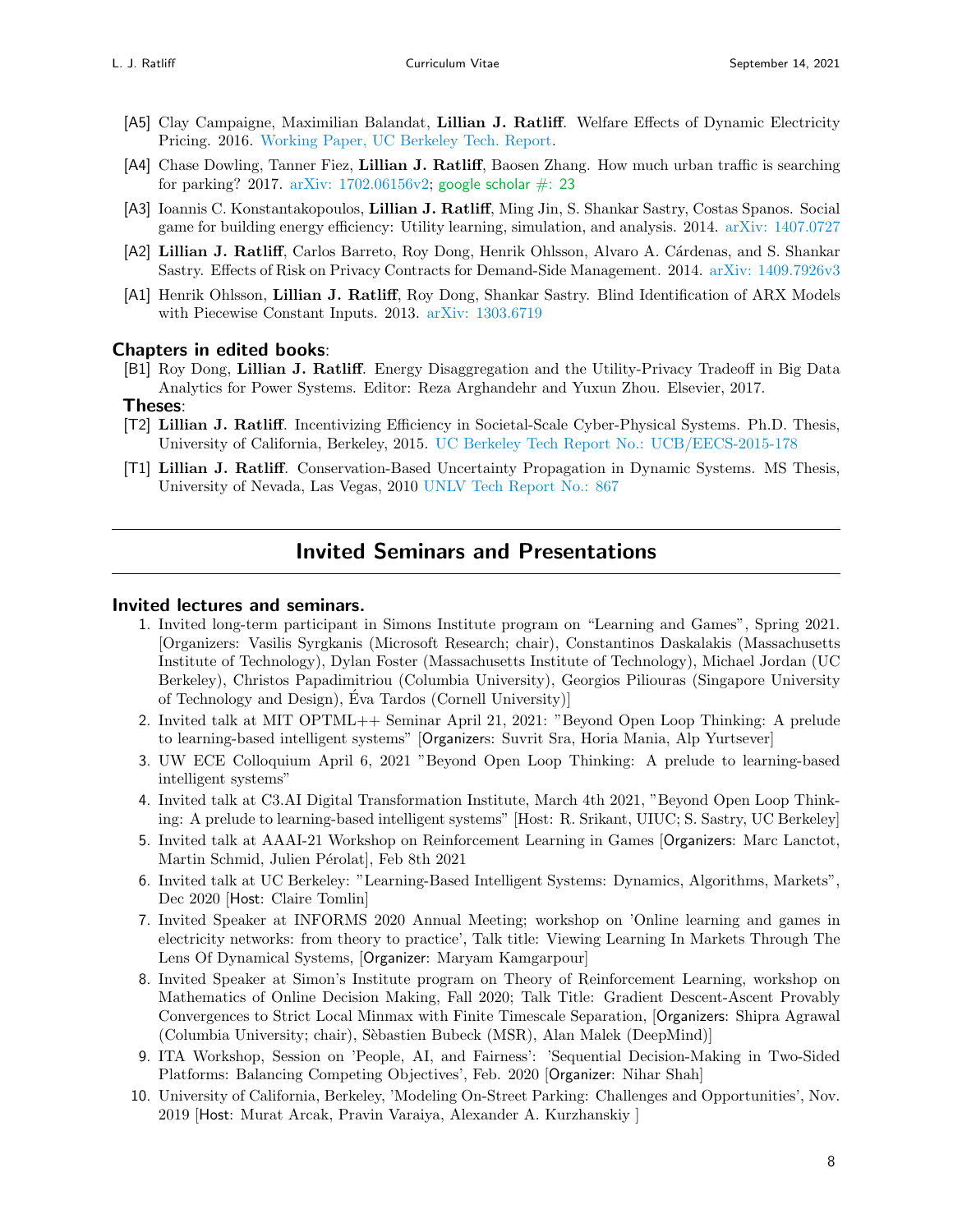- 11. NSF CPS PI Meeting, Workshop on Smart and Connected Communities, 'Intelligent Infrastructure and the Digital Transformation: Challenges and Opportunities,' 2019 [Organizer: Abhishek Dubey]
- 12. University of California, Berkeley, 'Learning in Stackelberg Games: An Implicit Approach with Provable Guarantees', 2019 Nov. 15 [Host: S. Shankar Sastry]
- 13. University of Illinois, Urbana-Champaign, DCL Seminar, 'Learning in Stackelberg Games: An Implicit Approach with Provable Guarantees', 2019 Nov. 6 [Host: Roy Dong; other DCL faculty interaction: R. Srikant, Geir Dullerud]
- 14. National Academy of Engineering, China-America Frontiers of Engineering 2019 Meeting, 'Intelligent Infrastructure & the Digital Transformation: Improving Lives Through Automation', San Diego, CA July 2019 [invited by: Dan Work, Vanderbilt]
- 15. University of California, Berkeley, Center for Human Artificial Intelligence (CHAI), 'Learning via Consistent Conjectures', April 24 2019.
- 16. National Science Foundation (NSF), Smart & Connected Communities principal investigator meeting and workshop, 'Data Informed Modeling and Correct-by-Design Control Protocols for Personal Mobility in Intelligent Urban Transportation Systems', 2019 April 1
- 17. University of Michigan, EECS Control Theory Seminar, 'Learning in Non-Stationary Environments: Near-Optimal Guarantees', March 29 2019. [Host: Ram Vasudevan]
- 18. University of California, Berkeley, Controls Seminar, 'Learning in Non-Stationary Environments: Near-Optimal Guarantees', Feb 2019. [Host: S. Shankar Sastry]
- 19. Stanford University, ISL Seminar, 'Learning in Non-Stationary Environments: Near-Optimal Guarantees', Jan 24th 2019. [Host: Dorsa Sadigh]
- 20. C3 AI, 'Learning in Non-Stationary Environments: Near-Optimal Guarantees', Jan 25th 2019.
- 21. University of Texas, Austin, Control Theory Seminar, 'Learning in Non-Stationary Environments: Near-Optimal Guarantees', Oct. 2018 [Host: Ufuk Topcu]
- 22. Workshop on Learning and Decision Making, 'Learning, Decision-Making, & Incentives using Mobility Data: Case Studies, Challenges, and Opportunities', ACC 2018 [Host: Aranya Chakrabortty]
- 23. National Science Foundation (NSF), Smart & Connected Communities principal investigator meeting and workshop, 'Data Informed Modeling and Correct-by-Design Control Protocols for Personal Mobility in Intelligent Urban Transportation Systems', 2018 March 26
- 24. NSF, Cyber-Physical Systems (CPS) meeting principal investigator meeting and workshop, 'Emerging Markets and Myopic Decision-Making in Multi-Modal Transportation Systems: Models and Validation', 2017 November 12
- 25. Vanderbilt Initiative for Smart-City Operations Research (VISOR) Multi-Modal Mobility Workshop, 'Learning, Decision-Making, and Incentives using Mobility Data: Case Studies, Challenges, and Opportunities', 2018 January 19 [Host: Abhishek Dubey]
- 26. University of Washington, College of Engineering Lecture Series, 'Making Cities Smarter for Drivers: Using Data to Improve Urban Congestion', 2017 November 7
- 27. University of Notre Dame, 'Learning to Prospect—New Algorithms for Modeling Risk-Sensitive Decision-Making', 2017 March 24 [Host: Vijay Gupta]
- 28. NSF, CPS Award Foundations on Resilient Cyber-Physical Systems Review, 'New Vistas in Urban Infrastructures', 2017 January 25
- 29. NSF CPS Award Foundations on Resilient Cyber-Physical Systems Review, 'Urban Mobility: Learning, Behavioral Modeling, and Incentives', 2017 January 25
- 30. University of Washington (EE Colloquium), 'The Emerging Data Market—Adaptive Incentives for Smart, Connected Infrastructure', 2016 November 29
- 31. NSF CPS Award Foundations of Resilient Cyber Physical Systems Review, Beyond FORCES: The Emerging Data Market and Sharing Economy, 2016 June 16
- 32. Celebration of Shankar Sastry 60th Birthday and 10 Years of CPS, University of California, Berkeley, 'Next Generation Urban Ecosystem and The Emerging Data Market', 2016 May 26
- 33. UK cyber security delegation visit to UC Berkeley, 'Privacy Aware Monetization of Data', 2016 May 10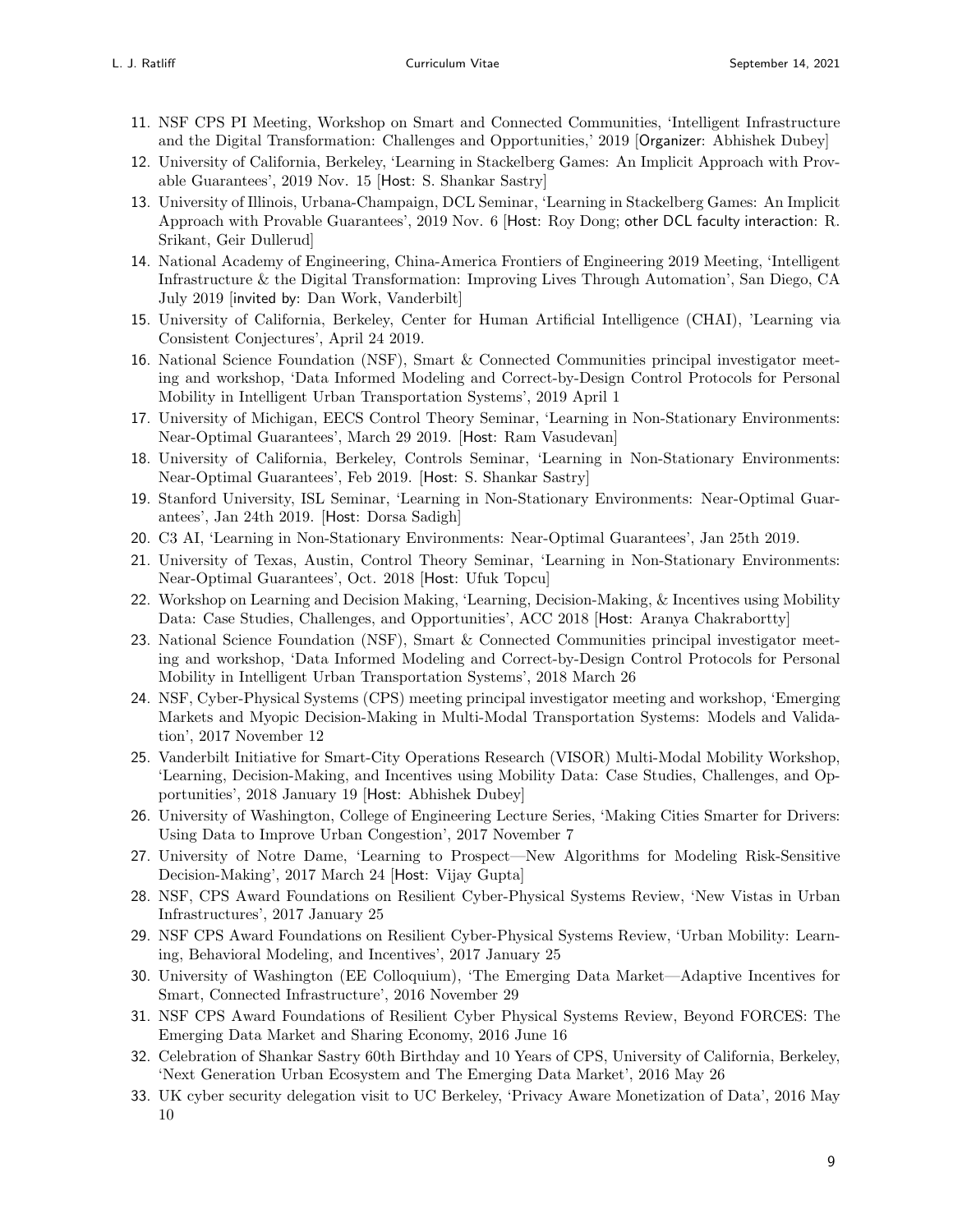- 34. ONR Embedded Humans MURI review at University of California, Berkeley, 'Prospecting for Autonomy: Closing-the-Loop via Mechanism Design', 2016 February 24
- 35. California Institute of Technology, 'The Emerging Data Market—Adaptive Incentives for Smart, Connected Infrastructure', 2016 February 2 [Host: Richard Murray]
- 36. Siebel Energy Institute, RWE Visit, 'Emerging Data Market', 2015 November 10
- 37. KTH Sweden, 'NEXt–generation Urban ecoSystem: Smart, Connected Infrastructure & Communities', 2015 September 17 [Host: Karl Johansson]
- 38. NSF CPS Award Foundations of Resilient Cyber Physical Systems Review, 'Emerging Data Market', 2015 September 17
- 39. Privacy Lab at University of California, Berkeley, 'New Vulnerabilities Lead to the Need for New Service Models', 2015 May 26
- 40. University of California, Santa Barbara, 'Incentivizing Efficiency in Societal-Scale Cyber-Physical Systems', 2015 March 11
- 41. University of Washington, 'Incentivizing Efficiency in Societal-Scale Cyber-Physical Systems', 2015 March 3
- 42. University of California, San Diego, 'Incentivizing Efficiency in Societal-Scale Cyber-Physical Systems', 2015 February 9
- 43. Stanford, 'Game Theoretic Tools for Societal Scale Cyber-Physical Systems', 2014 May 30
- 44. University of Michigan, 'Game Theoretic Tools for Societal Scale Cyber-Physical Systems', 2014 March 24 [Host: Demos Teneketzis]
- 45. CDC Workshop on Big Data Analytics for Societal Scale Cyber-Physical Systems: Energy Systems, Privacy Based Service Contracts and Insurance, 2014 December
- 46. NSF Team for Research in Ubiquitous Secure Technology (TRUST) site visit, 'Characterization and Computation of Local Nash Equilibria in Continuous Games', 2013 October 10

#### Presentations given at conferences (in reverse order chronologically).

Only conference papers where I was the presenter are included in this list; other conference papers are listed above in the conference paper section.

- 1. L.J. Ratliff, C. Dowling, E. Mazumdar, and B. Zhang, "To Observe or Not to Observe: Queuing Game Framework for Urban Parking", IEEE Conference on Decision and Control, Las Vegas, 2016 Dec.
- 2. L. J. Ratliff, M. Jin, I. C. Konstantakopoulos, C. Spanos, and S. S. Sastry. Social Game for Building Energy Efficiency: Incentive Design. 52nd Annual Allerton Conference on Communication, Control, and Computing, Allerton, IL, 2014 Oct,
- 3. L. J. Ratliff, R. Dong, H. Ohlsson, A. A. Cardenas, and S.S. Sastry. Privacy and Customer Segmentation in the Smart Grid. IEEE Conference on Decision and Control, Los Angeles, CA, 2014 Dec.
- 4. L. J. Ratliff, R. Dong, H. Ohlsson, and S. S. Sastry. Incentive Design and Utility Learning via Energy Disaggregation. 19th World Congress of the International Federation of Automatic Control, Cape Town, South Africa, 2014 Aug.
- 5. L. J. Ratliff, R. Dong, H. Ohlsson, and S. S. Sastry. Energy Efficiency via Incentive Design and Utility Learning. ACM International Conference on High Confidence Networked Systems (HiCoNS), Berlin, Germany, 2014 Apr.
- 6. L. J. Ratliff, S. A. Burden, and S. S. Sastry. Genericity and Structural Stability of Non-degenerate Differential Nash Equilibria. American Control Conference, Portland, 2014 Jun.
- 7. L. J. Ratliff, S. A. Burden, and S. S. Sastry. Characterization and Computation of Local Nash Equilibria in Continuous Games. 51st Annual Allerton Conference on Communication, Control, and Computing, Allerton, IL, 2013 Oct,
- 8. L. J. Ratliff, S. Coogan, D. Calderone, and S. S. Sastry. Pricing in Linear-Quadratic Dynamic Games. 50th Annual Allerton Conference on Communication, Control, and Computing, Allerton, IL, 2012 Oct.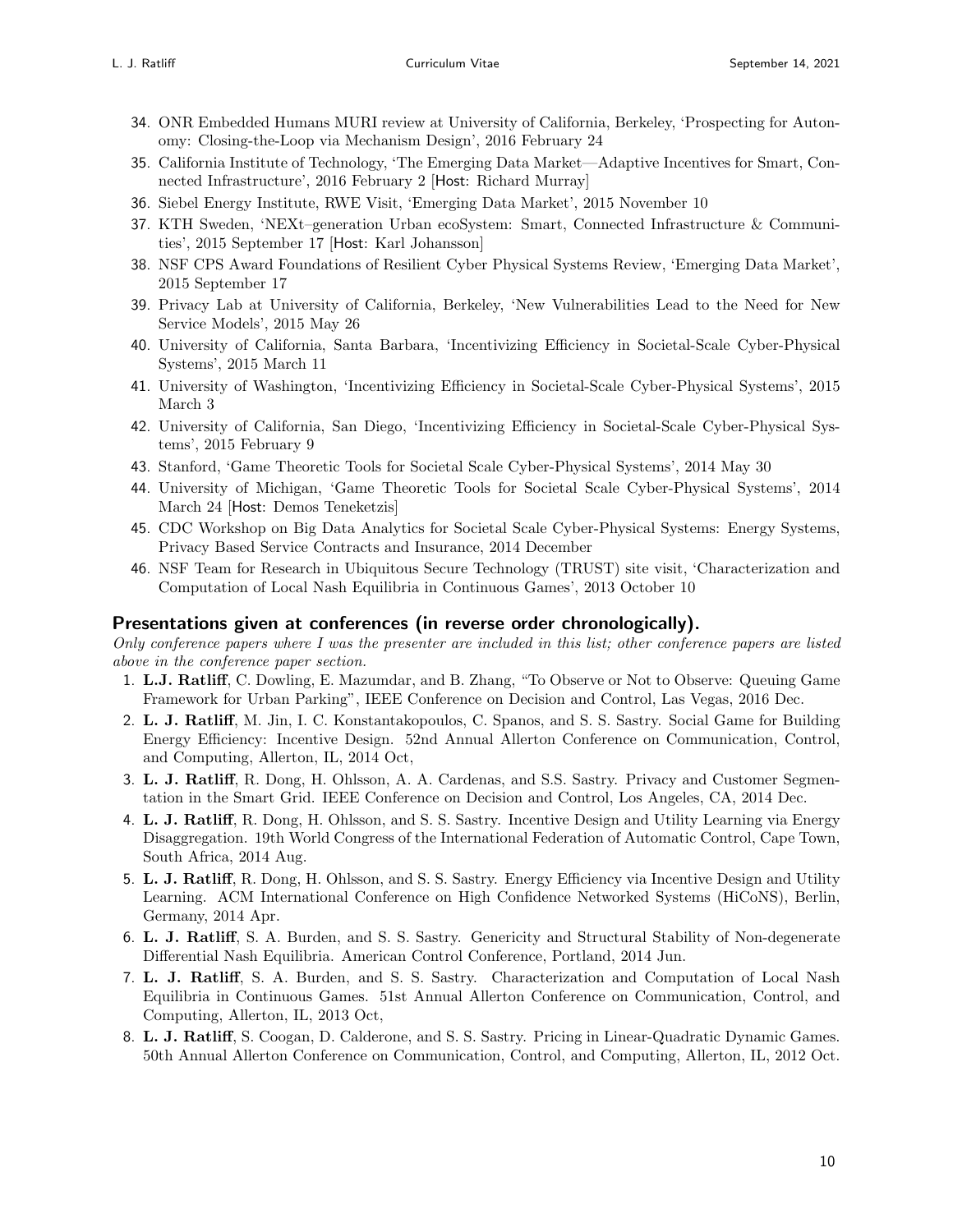### Other Scholarly Activities

• Invited panel participant for NSF-PIRE Workshop June 2021 Workshop: [NSF-PIRE Workshop: US-Germany CPS Collaborations Assured CPS Autonomy for 3D](https://cps-vo.org/group/3D-urban-transportation-workshop) [Urban Transportation: Drones, Flying Cars and Beyond](https://cps-vo.org/group/3D-urban-transportation-workshop) Panel/Session: "Protocol Design and Concept of Operations" Panel Participants: Alexandre Bayen (UC Berkeley), Banavar Sridhar (NASA Ames Research Center), Lillian Ratliff (University of Washington), Forrest Laine (UC Berkeley/Vanderbilt) Organizers: S. Shankar Sastry (UC Berkeley), Alexander Pretschner (TUM), Claire Tomlin (UC Berkeley), Werner Damm (NSF), Janos Sztipanovits (Vanderbilt). • Invited panel participant on resilient infrastructure systems with  $AI/IOT$  June 2021 Workshop: ["Control for societal-scale challenges: Future Directions"](https://state-space.ieeecss.org/d/37-roadmap-2030-vision-statements-for-control-for-societal-challenges-virtual) Panel: "Theme 3, Resilient infrastructure-systems with AI and IoT" Panel Participants: Lillian J. Ratliff (UW), Daniel Work (Vanderbilt, Co-Lead), Carlos Canudas de Wit (CNRS Grenoble, Co-Lead), George Pappas (U Penn), Karl Johansson (KTH), Anuradha Annaswamy (MIT), Jeff Shama (UIUC), Saurabh Amin (MIT), Henrik Sandberg (KTH), Bassam Bamieh (UCSB), Como Giacomo (Poli. di Torino), Marco Pavone (Stanford), Ethan Jackson (Microsoft) Organization: IEEE Control Systems Society Outcomes: Roadmap 2030: Vision Statements for Control for Societal Challenges • Moderator for "CPS in the Age of AI" Session: NSF-Sponsored CPS Next Big Research Challenges in Cyber-Physical Systems Workshop, April 2021 Organizers: David Corman (NSF, CPS Program Director) Miroslav Pajic (Duke) Saman Zonouz (Rutgers) Speakers in Session: Morley Mao (UMich) Sayan Mitra (UIUC) Necmiye Ozay (UMich) Meeko Oishi (UNM) George Pappas (UPenn) • ACC Best Paper Award Committee, 2021 • Chair for Work In Progress, ICCPS, 2021 • Organizer: UW ECE Colloquium Series Spring 2021 Speakers: Lillian Ratliff (UW), Michael I. Jordan (Berkeley), Maryam Kamgarpour (UCB), Tamer Basar (UIUC), Joao Hespahna (UCSB), Asu Ozdaglar (MIT), Costis Daskalakis (MIT), Georgios Piliouras (SUTD), Murat Arcak (Berkeley) [\[more details here\]](https://www.ece.uw.edu/wp-content/uploads/2021/03/Colloquium-SPRING-2021-ALL-v3b.pdf) • Organizer of Cross-University Reading Group on 'Learning and Games' Fall, 2020 Faculty Participants: S. Shankar Sastry (UC Berkeley); Roy Dong (UIUC); Saurabh Amin (MIT), Maryam Fazel (UW) • Steering Committee, ICCPS 2020 • Co-Organized workshop at IPAM October 26 - 30, 2020 Workshop : "Safe Operation of Connected and Autonomous Vehicle Fleets" Organizers: L. J. Ratliff (UW), Dan Work (Vanderbilt), Jonathan Sprinkle (ASU), Ratsch, Christian (UCLA), Richard Sowers (UIUC) Speakers : Aaron Ames (CalTech), Luca Carlone (MIT), Ricardo Sanfelice (UCSC), Cathy Wu (MIT), Katherine Driggs-Campbell (UIUC), Sam Coogan (GaTech), Benjamin Seibold (Temple University), Antonella Ferrara (Universita di Pavia), Ketan Savla (USC), Pierluigi Pisu (Clemson), Daniel Work (Vanderbilt), Andreas Malikopoulos (University of Delaware), Richard Sowers (University of Illinois at Urbana-Champaign), Gabor Orosz (University of Michigan), Ramanarayan Vasudevan (University of Michigan), Marco Pavone (Stanford University), Lillian Ratliff (UW), Ruzena Bajcsy (UC Berkeley), Sayan Mitra (University of Illinois at Urbana-Champaign), Gabor Karsai (Vanderbilt University)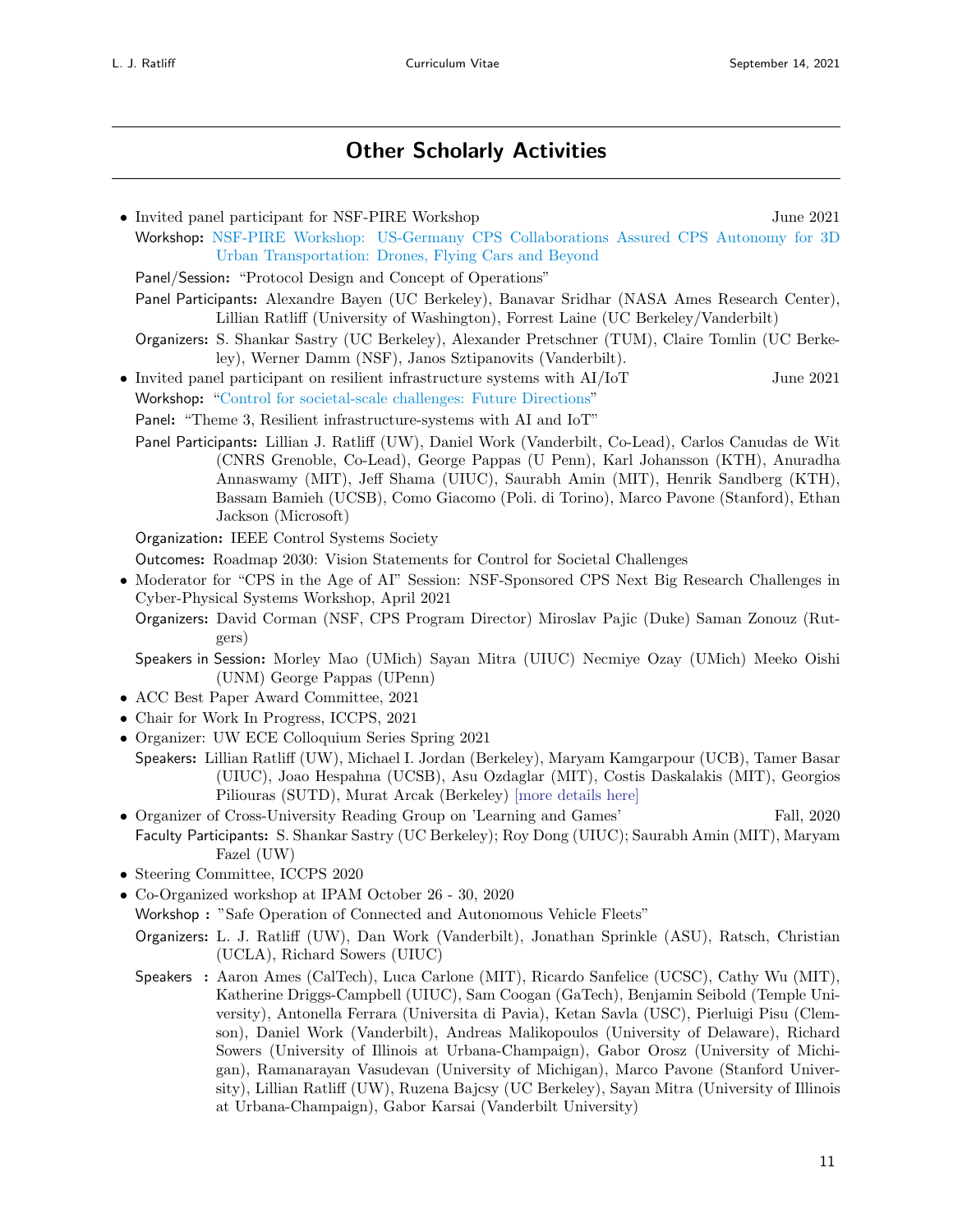- NSF Panel Reviewer for various programs in both CISE and ENG directorates (∼ 15 panels) 2015–2020
- Program committee member for NSF CPS PI meetings 2017–2019
- Program committee member for NSF SCC PI meetings 2017–2019

• Organizer for NSF Cyber-Physical Systems (CPS) PI Meeting 2017–2019 Role: Lead organizer in [2018,](https://cps-vo.org/node/62829) Co-Organizer in [2017,](https://cps-vo.org/group/cps-pimtg17/agenda) [2019](https://cps-vo.org/node/66748)

Duties: Procured plenary speaker(s), created meeting schedule including organization of lightning talks (∼400-700 people attend), poster session, DEI Luncheon, and workshops

Co-Organizers: P. Bogdan (USC), M. l Faruque (UCI), M. Zavlanos (Duke), M. Pajic (Duke), L. Phan (UPenn), J. Sztipanovits (Vanderbilt) [2019]; A.Clark (WPI), S. Coogan (GaTech), M. Pajic (Duke), P. Prabakar (Kansas State), J. Sztipanovits (Vanderbilt) [2018]; S. Karaman (MIT), S. Aliari Zonouz (Rutgers), J. Sztipanovits (Vanderbilt), D. Work (Vanderbilt) [2017]

- Organizer for NSF Smart & Connected Communities (SCC) PI Meeting 2018–2019 Role: Lead organizer in 2018, Co-Organizer in 2019
- Duties: Created meeting schedule including organization of lightning talks (∼100 people attend), poster session, DEI panel, and workshops
- Co-Organized workshop at Conference on Decision and Control 2015 Workshop : 'Smart Cities: Service Models, Vulnerabilities, and Resilience'
	- Organizers: L. J. Ratliff (UW), Roy Dong (UIUC), Henrik Ohlsson (c3.ai), Samuel A. Burden (UW), Hui Liu (Shanghai Jiao Tong University), Radha Poovendran (UW), S. Shankar Sastry (UC Berkeley)
	- Speakers : Nanpeng Yu (UC, Riverside), Henrik Ohlsson (c3.ai), Andre Teixeira (KTH), Shuo Han (UPenn), Aron Laszka (University of Houston), Baosen Zhang (UW), Andrew Clark (WPI), Alvaro Cardenas (UC Santa Cruz)
- Co-Organized workshop at Conference on Decision and Control 2014 Workshop : 'Big Data Analytics for Societal Scale Cyber-Physical Systems: Energy Systems'
	- Organizers: L. J. Ratliff (UW), Roy Dong (UIUC), Henrik Ohlsson (c3.ai), J. Zico Kolter (CMU), S. Shankar Sastry (UC Berkeley)
	- Speakers : Shankar Sastry (UC Berkeley), Zico Kolter (CMU), Henrik Ohlsson (c3.ai), L. J. Ratliff (UW), Roy Dong (UIUC), Saurabh Amin (MIT), Alberto Speranzon (UTRC), Xenofon Koutsoukous (Vanderbilt), Henrik Sandberg (KTH), Stephen Wicker (Cornell), George Pappas (UPenn), Alvaro Cardenas (UC Santa Cruz)

#### Reviewer for Conferences and Journals

- ML: International Conference on Machine Learning (ICML), Advances in Neural Information Processing Systems (NeurIPS)
- AI: AAAI Confernece on Artificial Intelligence (AAAI), International Joint Conference on Artificial Intelligence (IJCAI), Conference on Uncertainty in Artificial Intelligence (UAI)
- Control: Learning for Dynamics and Control (L4DC), American Control Conference (ACC), IEEE Conference on Decision and Control (CDC)
- CPS & Game Theory: International Conference on Cyber-Physical Systems, Conference on Decision and Game Theory for Security (GameSec), GameNet
- IEEE Transactions on Automatic Control (TAC), IEEE Transactions on Intelligent Transportation Systems (Trans. ITS), Automatica, IEEE Transactions on Control of Networked Systems (TCNS), IEEE Transactions on Smart Grid

#### Professional Society Memberships

• IEEE, 2010–present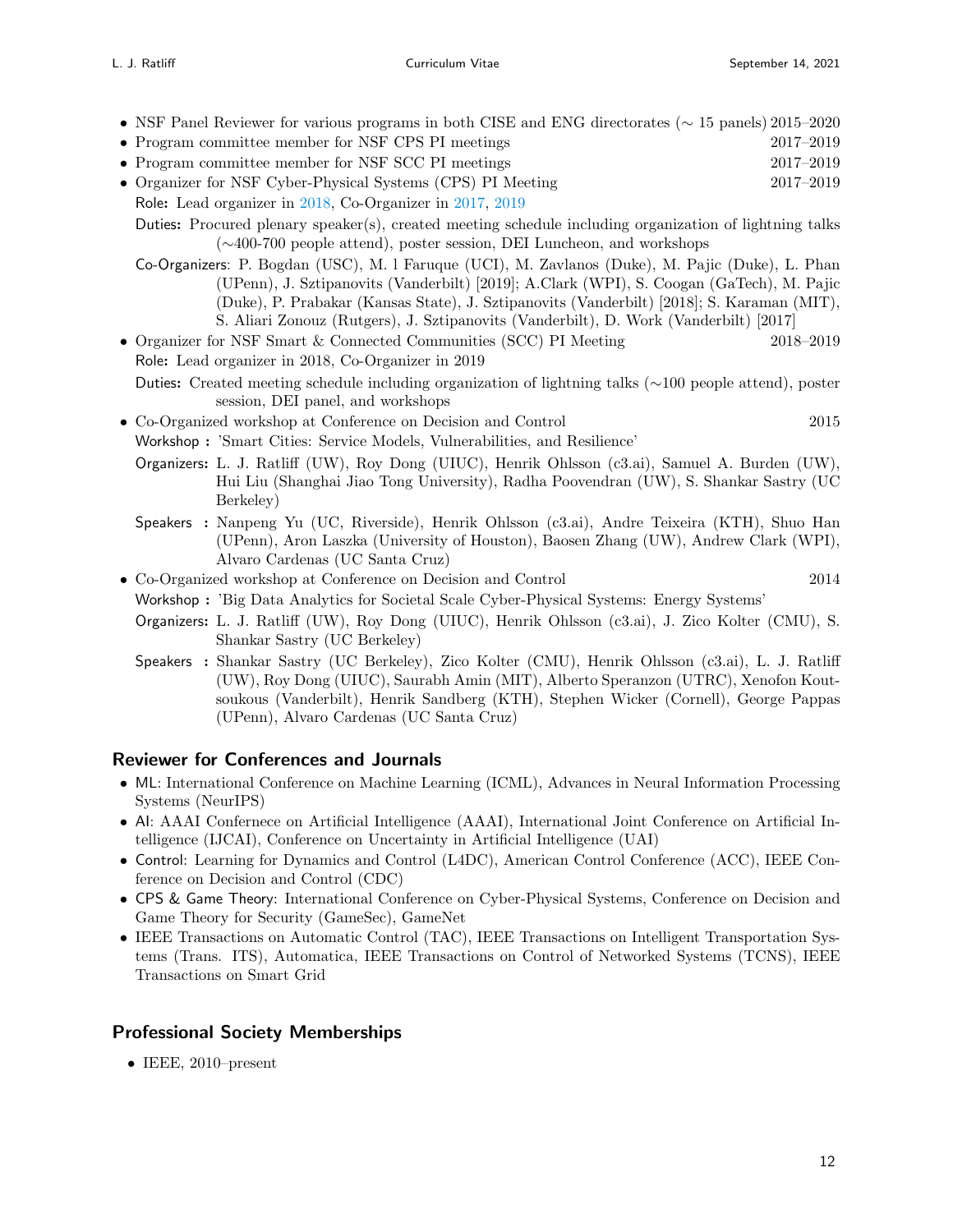## Graduate Students and Postdoctoral Researchers

### Graduate Students:

| • Tanner Fiez (Amazon)                                | PhD 2016-2021           |
|-------------------------------------------------------|-------------------------|
| $\bullet$ Liyuan Zheng (Microsoft)                    | PhD 2017-2021           |
| • Benjamin Chasnov (co-advised with Sam Burden)       | PhD $2018-$             |
| • Mitas Ray, PhD (co-advised with Maryam Fazel)       | MS 2019-2020, PhD 2019- |
| • Adhyyan Narang (co-advised with Maryam Fazel)       | PhD $2020-$             |
| $\bullet$ Evan Faulkner                               | PhD $2020-$             |
| <b>Other Significantly Advised Students:</b>          |                         |
| $\bullet$ Sarah Li, UW AA                             | PhD 2017-present        |
| • Eric Mazumdar, UC Berkeley EECS                     | PhD 2015-2021           |
| • Chinmay Maheshwari, UC Berkeley EECS                | PhD 2020-present        |
| • Chih-Yuan Chiu, UC Berkeley EECS                    | PhD 2020-present        |
| <b>Post-Doctoral Researchers:</b>                     |                         |
| • Daniel Calderone (Current: Lecturer, AA, UW)        | 2018-2019               |
| • Shreyas Sekar (Current: Asst. Prof., CS, U Toronto) | $2017 - 2018$           |
|                                                       |                         |

## Research Activities

#### Funded Proposals:

| • NSF SCC-IRG Track 1: Mobility for all: Harnessing Emerging Transit Solutions for Underserved Com-<br>munities                                   |                           |
|---------------------------------------------------------------------------------------------------------------------------------------------------|---------------------------|
| Role: Co-PI                                                                                                                                       | \$300,000                 |
| Vanderbilt PIs: Abhishek Dubey (Lead) and Mina Sartipi<br>Cornell PI: Samitha Samaranayake<br>U. Huston PI: Aron Laszka (U Huston)                | total: $$2,100,000$       |
| • ONR YIP: Algorithmic Competition, Cooperation, and Collusion: Heterogeneous Learning                                                            |                           |
| <b>Role: Single PI:</b> 2020-2023, 36 Month                                                                                                       | \$510,000                 |
| • Amazon Faculty Research Award                                                                                                                   |                           |
| Role: Co-Lead: 2018                                                                                                                               | \$40,000                  |
| UW Lead: Kevin Jamieson                                                                                                                           | total: $$80,000+AWS$ time |
| • NSF CPS: SMALL: Collaborative Research: Information Design and Price Mechanisms in Platforms<br>for Cyber-Physical Systems with Learning Agents |                           |
| Role: PI: $9/2019-9/2022$                                                                                                                         | \$298,788                 |
| UW Co-PI: Baosen Zhang                                                                                                                            |                           |
| Collaborative proposal: Joint with Ramesh Johari, Stanford                                                                                        | total: $$500,000$         |
| • NSF RI: III: SMALL: Robust Inference and Influence in Dynamic Environments                                                                      |                           |
| <b>Role: PI:</b> $9/2019-9/2022$<br>UW Co-PI: Kevin Jamieson                                                                                      | \$365,000                 |
| • NSF CAREER:Co-Design of Information and Incentives in Societal-Scale Cyber-Physical Systems<br>Role: Single PI: 9/2019-9/2024                   | \$499,959                 |
| • NSF CPS: Medium: Collaborative Research: Convergent, correct, and scalable reinforcement learning<br>for CPS                                    |                           |
| Role: Co-PI: $9/2018-8/2021$                                                                                                                      | \$648,981                 |
| UW PI: Sam Burden                                                                                                                                 |                           |
| Collaborative Proposal: joint with Sam Coogan, GaTech                                                                                             | total: \$998,000          |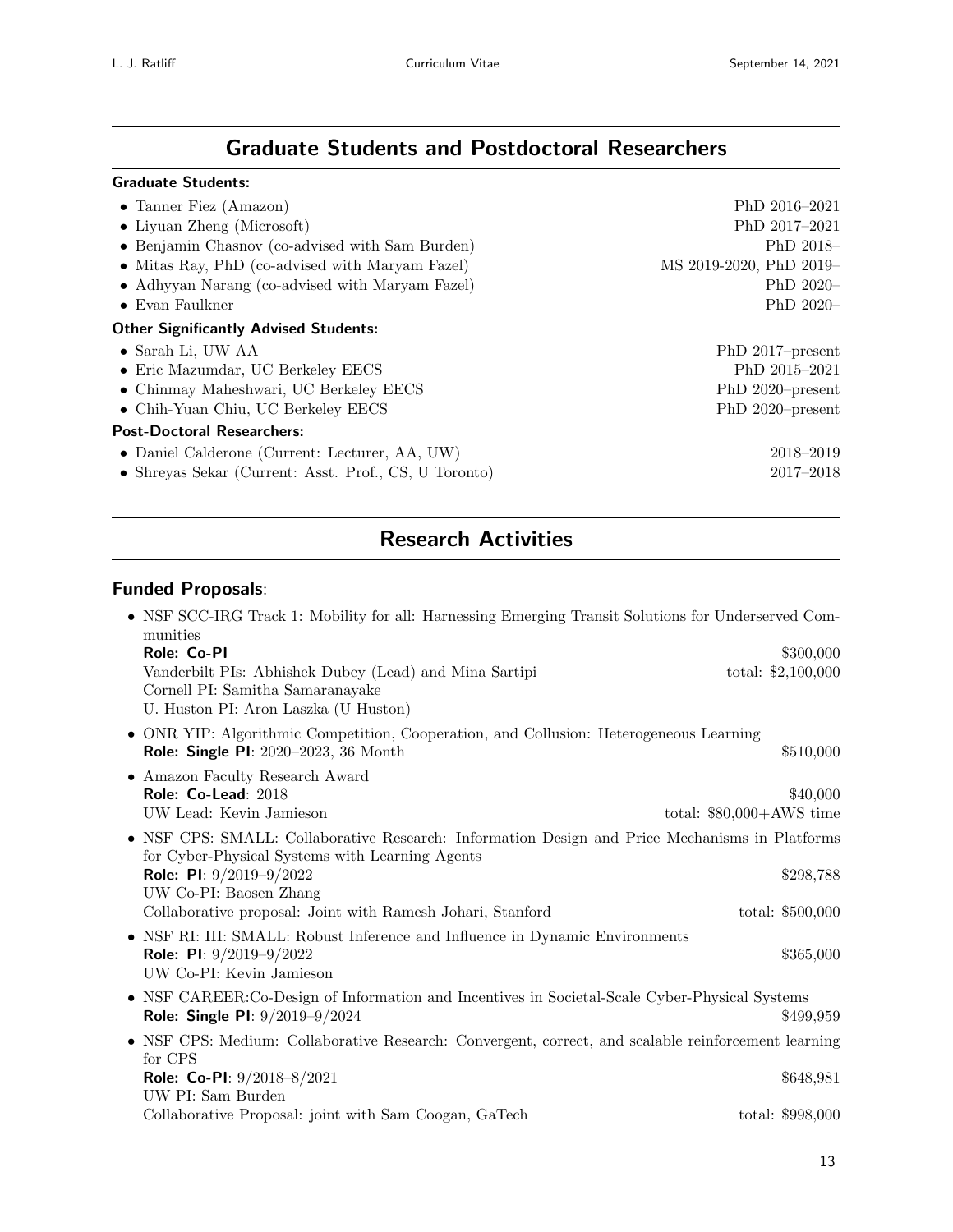- NSF SCC:IRG Track 2: Data Informed Modeling and Correct-by-Design Control Protocols for Personal Mobility in Intelligent Urban Transportation Systems **Role: PI**:  $8/2017 - 8/2020$  \$996,619 (+\$26,000 REU) UW Co-PI: Behçet Açikmeşe Gatech Co-PI: Samuel Coogan • NSF CRII: CPS: Emerging Markets and Myopic Decision-Making in Multi-Modal Transportation Systems: Modeling and Validation
- **Role: Single PI:**  $6/2017-6/2021$   $$174,878$   $(+16,000$  REU) • NSF US Ignite: Collaborative Research: Focus Area 1: Social Computing Platform for Multi-Modal Transit **Role: Co-PI:**  $9/2016-8/2020$  \$600,000 UW PI: Baosen Zhang Collaborative Proposal: joint with Abhishek Dubey, Vanderbilt total: \$900,000
- NSF EAGER: Congestion Mitigation via Better Parking: New Fundamental Models and A Living Lab **Role: Co-PI:**  $7/2016-6/2018$  \$218,130 UW PI: Baosen Zhang

### **Teaching**

| • EE 341 Discrete Time Linear Systems Theory                   | Fa '21, Sp '21, Sp '20, Sp '19 |
|----------------------------------------------------------------|--------------------------------|
| • $EE/AA$ 547 Linear Systems Theory I                          | Wi '20, Fa '18, Fa '17         |
| $\bullet$ EE/AA 510 Mathematical Foundations of Systems Theory | Fa '19                         |
| $\bullet$ EE 546 Learning in Games                             | Wi '21, Wi '19, Fa '16         |
| $\bullet$ EE/AA/ME 548 Linear Systems Theory II                | Wi '18                         |
| • $EE/AA/ME$ 549 System Identification                         | $\mathrm{Sp}$ '17              |

#### Course Design:

• Co-creator (w/ Maryam Fazel) of undergraduate course "EE 446: Fundamentals of Optimization and Machine Learning" to be taught Spring 2022

**Overview**: Fundamentals of Optimization and Machine Learning is an introduction to optimization and machine learning models motivated by their application in areas including statistics, decision-making and control, and communication and signal processing. The goal is to give ECE undergraduate students at the junior/senior level the foundational mathematical concepts and theory that underpins modern optimization and machine learning algorithms. In particular, students will be able to model basic machine learning algorithms using the language of convex optimization. The course will also be a cornerstone course for the new data science option for undergraduates.

• Creator of graduate course "EE546: Learning in Games"

**Overview**: Learning in games is an introduction to game theory and learning algorithms used in game theory. The course is designed as a split course with one part lecture and one part discussion of papers. In the second part, classical or seminal papers are paired with very modern/recent papers on core topics in learning in games, where students sign up to present in discussant/critic pairs. This process gives students a historical perspective, broadens their knowledge of the literature across time and domain, and enables students to learn to read and synthesize information in technical papers.